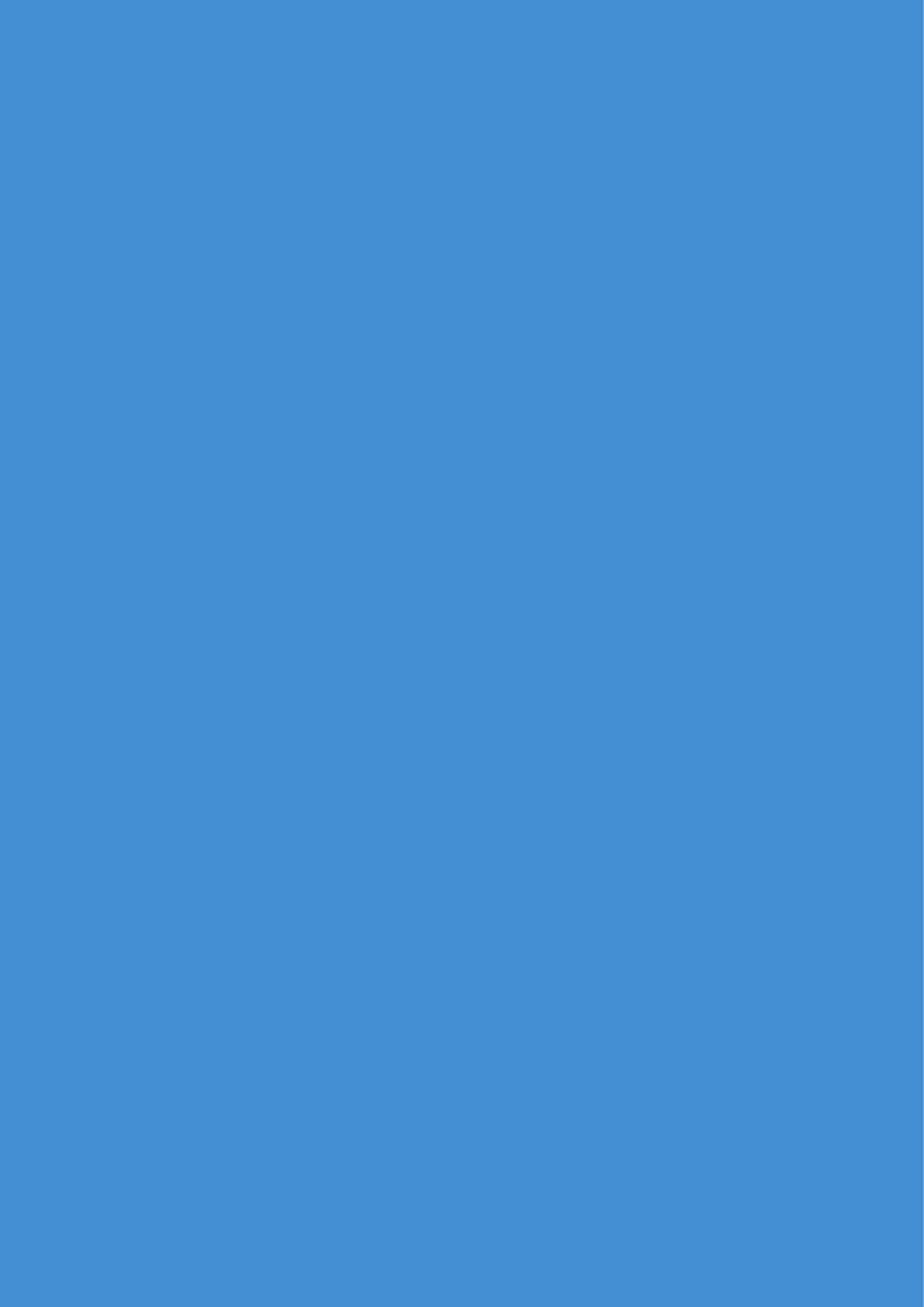### **Contents**

|    | Introduction                                                                                                                                                                                                                                 |
|----|----------------------------------------------------------------------------------------------------------------------------------------------------------------------------------------------------------------------------------------------|
| 5  | Our Philosophy & Approach<br>Aligning our approach with global ESG frameworks<br>Our commitment to ESG integration<br>Investment-led, expert-driven investment stewardship<br>Our sustainable product classification framework<br>Exclusions |
| 11 | <b>Sustainable Investing Governance &amp; Resources</b><br>People and resources<br>Sustainable investing governance<br>Sustainable investing working groups                                                                                  |
| 14 | Sustainable Investing Research & Data Capabilities<br>Fundamental FSG research<br>Quantitative ESG research                                                                                                                                  |
| 15 | Advancing Sustainable Investing Solutions for Our Clients<br>An investment framework for facilitating the transition to a<br>sustainable and inclusive economy<br>The Sustainable and Inclusive Economy Framework                            |
| 18 | Sustainable Themes in Focus<br>Human capital management and human rights<br>Climate change<br>Natural capital and biodiversity                                                                                                               |
| 23 | <b>Sustainability in Our Business</b><br>Our commitment to Diversity, Equity and Inclusion (DEI)<br>Operational sustainability                                                                                                               |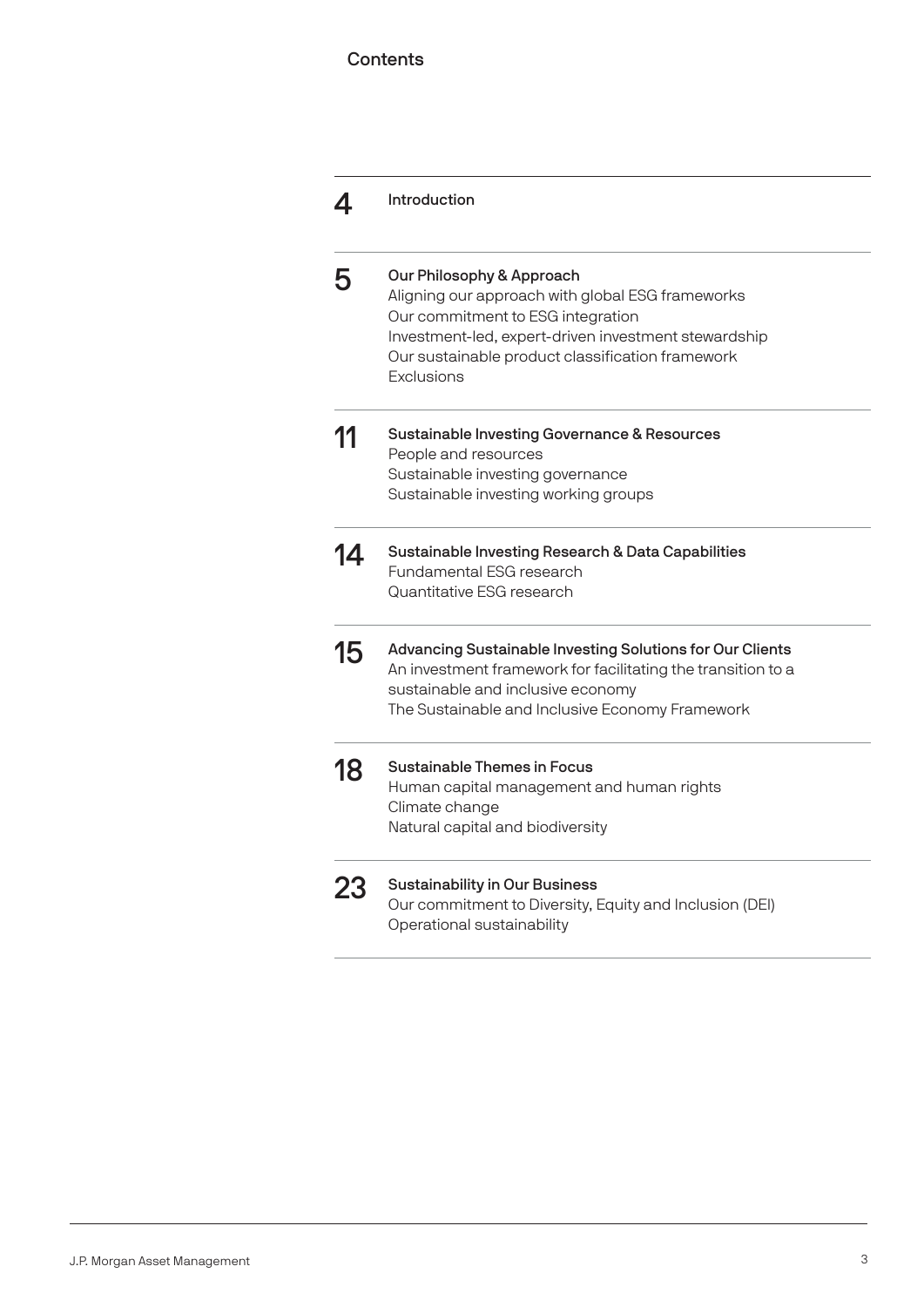# Introduction

As a global investment manager, our mission at J.P. Morgan Asset Management is to deliver long-term investment performance to help our clients achieve their financial objectives. As stewards of the financial assets entrusted to us by our clients, we provide investment insights that take into consideration factors impacting the value of our investments today and in the future, including sustainability.

Sustainable investing<sup>1</sup> is a forward-looking approach that aims to deliver long-term sustainable financial return in a fast-changing world. It encompasses a wide-ranging spectrum of approaches, the core of which starts with the incorporation of financially material environmental, social and governance (ESG) information.

ESG factors are important for investors to keep in mind when assessing a company's performance, and can be used both to mitigate risk and unlock opportunities in an investment portfolio. Our investment teams globally are committed to understanding and effectively integrating sustainability risks and considerations into our investment processes.

We are also in tune with how our clients' investment objectives continue to evolve, as many clients are increasingly seeking investment solutions that not only generate sustainable long-term returns, but also contribute to sustainable outcomes.

Our approach to sustainable investing focuses on proprietary resources, including fundamental research, ESG data and analytics and innovation, in providing sustainable investment solutions to our clients, as well as our commitment to active ownership by exercising our voting rights and engaging with companies to create long-term value for clients.

This document provides an insight into our governance of sustainability, our sustainable investing philosophy, the principles that guide our firm-wide commitment to ESG integration and our approach to developing dedicated sustainable products.

In addition, it sets out our approach to some of the most important sustainability themes, including climate change, human rights and natural capital and biodiversity.

More information on J.P. Morgan Asset Management's approach to sustainable investing can be found by visiting the sustainability section of our website am.jpmorgan.com or by speaking to your J.P. Morgan representative.

<sup>&</sup>lt;sup>1</sup> J.P. Morgan Asset Management takes a global approach to sustainable investing, and the solutions offered through our sustainable investing platform meet our internally defined criteria for a sustainable investment. The evolving nature of sustainable finance regulations and the development of jurisdiction-specific legislation setting out the regulatory criteria for a "sustainable investment" or "ESG" investment mean that there is likely to be a degree of divergence as to the regulatory meaning of such terms. This is already the case in the European Union where, for example, under the Sustainable Finance Disclosure Regulation (EU) (2019/2088) certain criteria must be satisfied in order for a product to be classified as a "sustainable investment." Any references to "sustainable investing," "SI" or "ESG" in this document are intended as references to our internally defined criteria only and not to any jurisdiction-specific regulatory definition.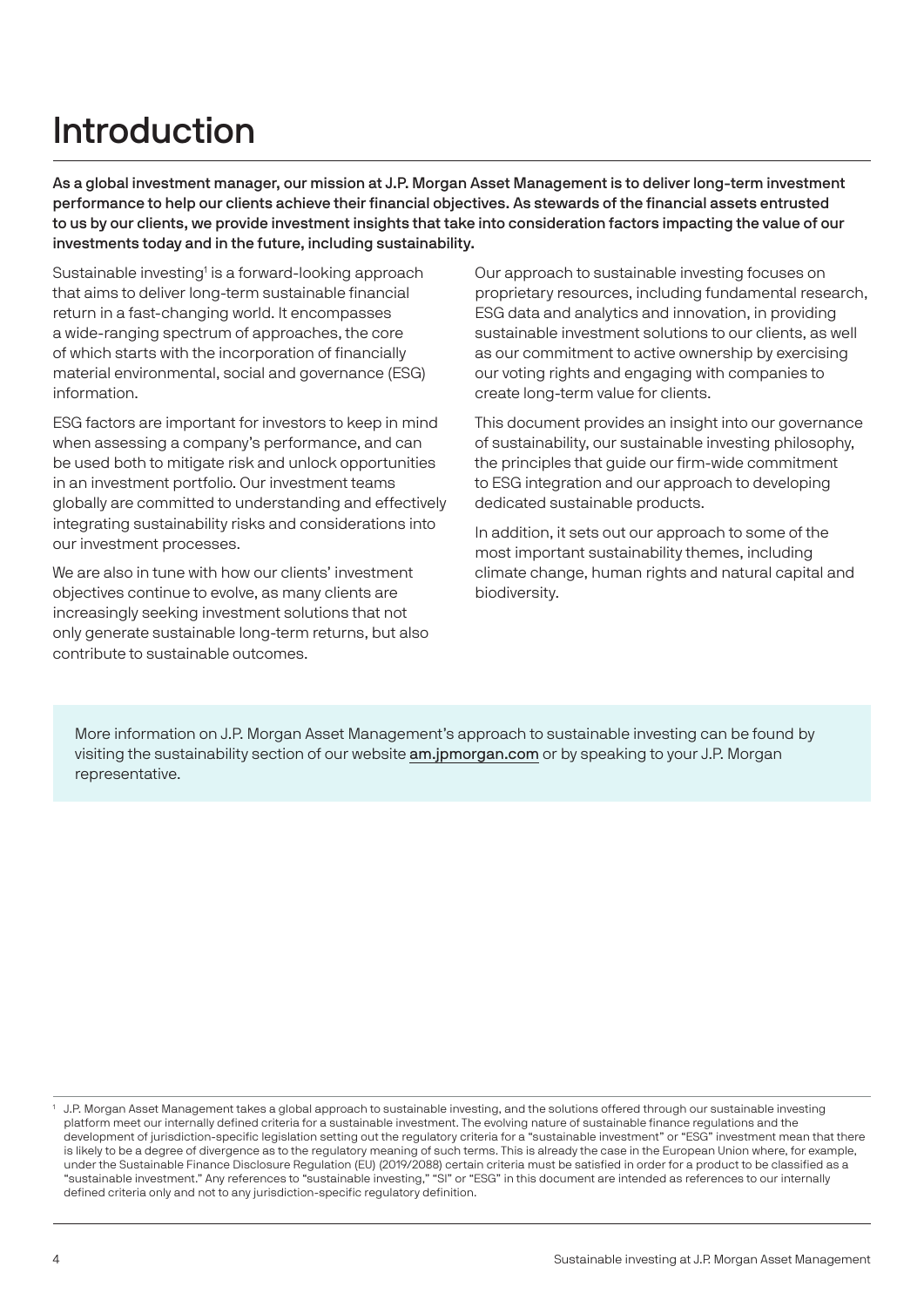# Our Philosophy & Approach

At J.P. Morgan Asset Management, our approach to sustainable investing spans:

- Integrating financially material ESG considerations in active investment processes.
- An investor-led, research-driven approach to investment stewardship that defines and directs company- and industry-level engagements aligned to our clients' portfolio objectives.
- Producing sustainable investing research and insights on a range of thematic ESG issues, including climate change.
- Developing proprietary ESG data tools, technology and insights to enhance investment capabilities and contribute to product innovation.
- Working with our clients to build and implement sustainable investment solutions.
- Developing proprietary, multi-dimensional research methods and analytics to support climate-aware investing, because climate factors represent the single largest source of risks and opportunities in the decades to come.

### Aligning our approach with global ESG frameworks

J.P. Morgan Asset Management's global commitment to sustainable investing is reflected in our endorsement of independent, and now widely accepted, codes of conduct and principles.

This includes the United Nations Principles for Responsible Investment (UNPRI)<sup>2</sup>, which we have been a signatory to since 2007 and to which our active investing activities are aligned.

### Task Force on Climate-Related Financial Disclosures

(TCFD). We engage with companies to actively encourage enhanced disclosure of ESG- and climaterelated data. This includes transparency in their choice of metrics and targets, and alignment of their strategy to different climate transition pathways in line with TCFD recommendations and SASB standards. This allows asset managers and asset owners to have useful and comparable information when making important investment decisions.

Sustainability Accounting Standards Board (SASB). J.P. Morgan Asset Management is a member of the SASB. We endorse the SASB Materiality Framework and reference it in our investment processes, where appropriate, coupled with our own analysts' assessment of financial materiality. We are also a member of the SASB Alliance Investor Advisory Group (IAG), which comprises leading global asset owners, asset managers and investment intermediaries that recognize the need to provide consistent, comparable and reliable disclosure of financially material, decisionuseful ESG information to investors.

https://dwtyzx6upklss.cloudfront.net/Uploads/q/c/a/02a.\_sg\_cc\_2020\_80624.pdf.

https://www.unpri.org/reporting-and-assessment/reporting-and-assessment-archive/6567.article

 Please note that publication of the UNPRI 2021 reports have been delayed due to changes in the UNPRI Reporting & Assessment process. Until release of the 2021 reports, the 2020 UNPRI report is the latest available. In 2020, J.P. Morgan Asset Management received an A+ on its response on the Strategy and Governance module of the UNPRI survey based on information provided for calendar year 2019. The module is designed to provide information concerning each signatory's overarching approach to responsible investment, including governance, responsible investment policies, objectives and targets, the resources that are allocated to responsible investment and the incorporation of ESG issues into asset allocation.

<sup>2</sup> The UNPRI survey includes modules that solicit information from signatories, including J.P. Morgan Asset Management, on various topics including strategy and governance. Information is self-reported by signatories, including J.P. Morgan Asset Management, and was not audited by any party, including J.P. Morgan Asset Management, independent public accounting firms or UNPRI. Information on the UNPRI's 2020 form of strategy and governance module and assessment methodology is included in the following links: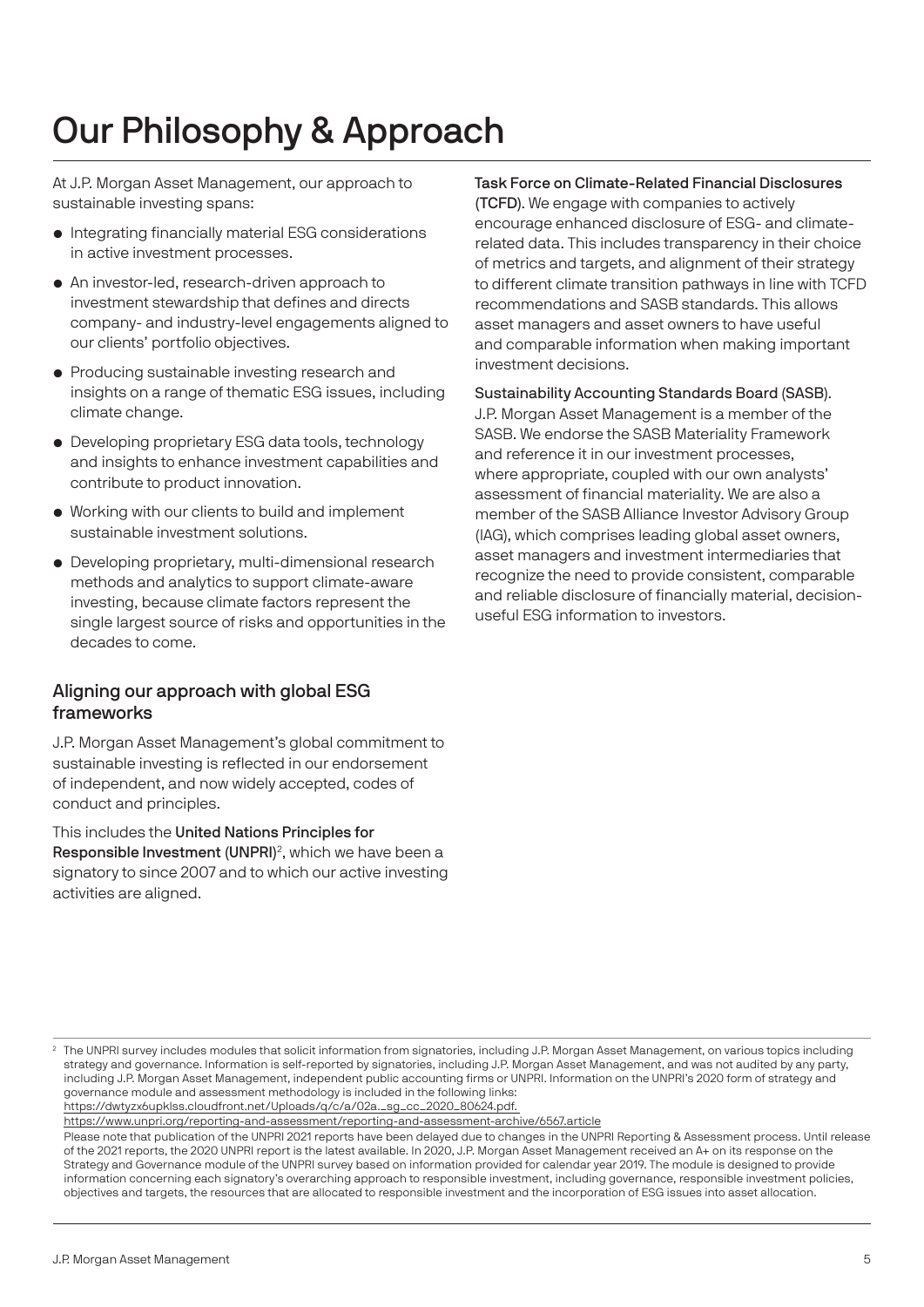### Our commitment to ESG integration

J.P. Morgan Asset Management believes that long-term thinking leads to sustainable business models, and that ESG factors as additional inputs inform better long-term investment decision-making.

We define ESG integration as the systematic inclusion of financially material ESG factors into investment analysis and investment decision-making. We systematically assess financially material ESG factors in our investment decisions to reduce risk and improve longterm, risk-adjusted returns in actively managed assets entrusted to our management.

To assess and periodically review the integration of financially material ESG factors in actively managed investment processes, we have developed and implemented a prioprietary set of key metrics. This includes a process-focused, 10-metric framework to validate the approach applied by our investment groups.

This is consistent with our policies in relation to the integration of sustainability risks in investment decision-making and investment advisory processes, as outlined in our [Sustainability Risks Policy](https://am.jpmorgan.com/content/dam/jpm-am-aem/emea/regional/en/regulatory/esg-information/summary-of-sustainability-risks-policy-en.pdf).

For more information on this, as well as our overall approach to ESG integration, please see our [ESG](https://am.jpmorgan.com/content/dam/jpm-am-aem/global/en/sustainable-investing/esg-integration-approach.pdf)  [Integration Paper](https://am.jpmorgan.com/content/dam/jpm-am-aem/global/en/sustainable-investing/esg-integration-approach.pdf).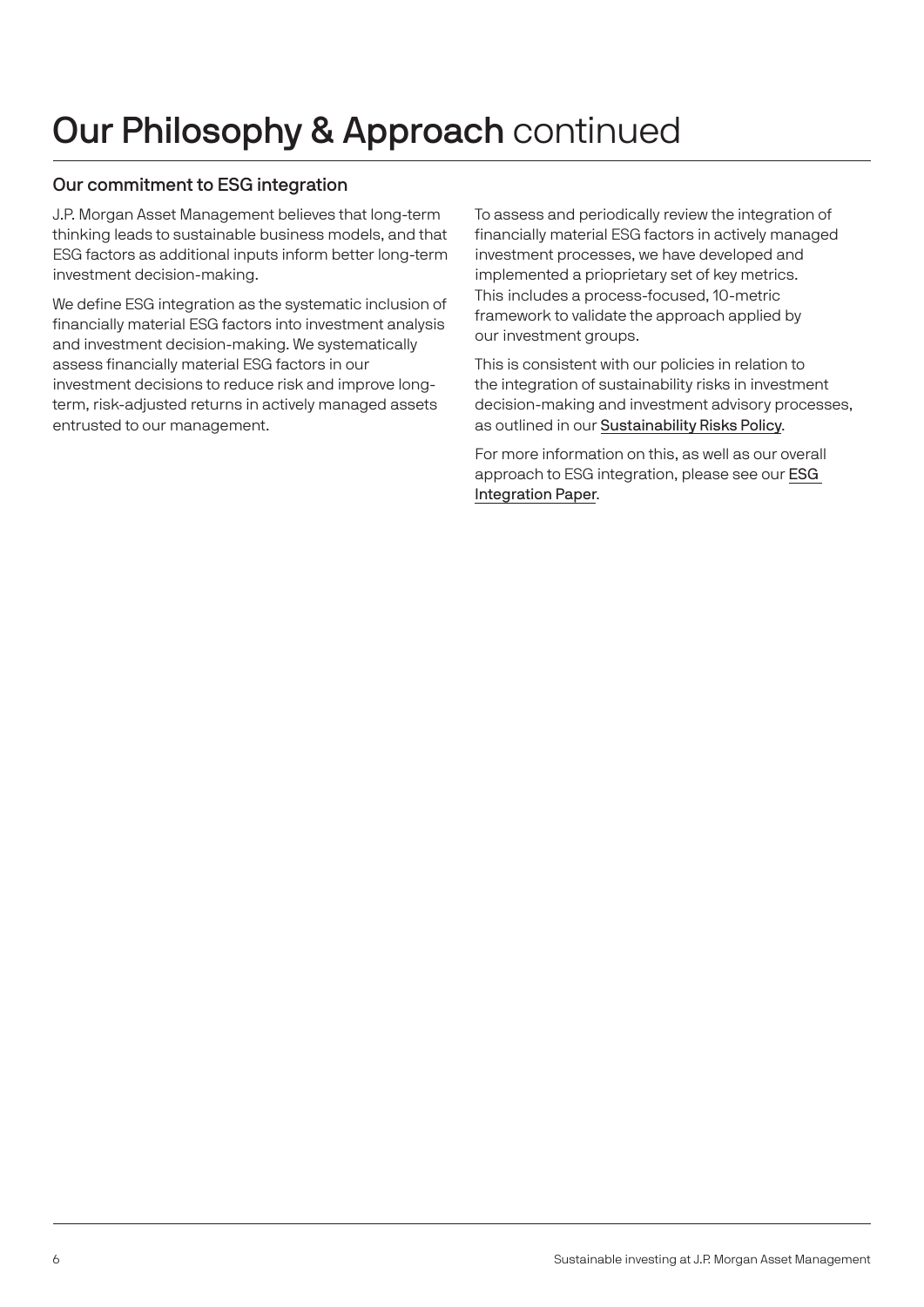### J.P. Morgan Asset Management 10-metric framework for ESG integration

| <b>Metrics</b>                     |                                                                                                                                                                                    |                                                                                 | Sub questions                                                                                                                                                                                                                                                                                                |
|------------------------------------|------------------------------------------------------------------------------------------------------------------------------------------------------------------------------------|---------------------------------------------------------------------------------|--------------------------------------------------------------------------------------------------------------------------------------------------------------------------------------------------------------------------------------------------------------------------------------------------------------|
| Research and Investment Management |                                                                                                                                                                                    | 1. Research analyst/<br>investment due<br>diligence                             | • Is ESG integration an integral part of the research or investment due diligence process?<br>• Are analysts engaging on issues related to ESG with companies and leveraging ESG<br>information for analysis?                                                                                                |
|                                    |                                                                                                                                                                                    | 2. Consideration<br>at portfolio<br>management/<br>investment decision<br>level | • Is ESG fundamental to the investment decision-making process?<br>. Do ESG factors lead to a reweighting of the portfolio?<br>· Do the portfolio managers and/or investment committee override or add insights to<br>analysts' ESG analysis?                                                                |
|                                    |                                                                                                                                                                                    | 3. Breadth of third-party<br><b>ESG</b> data                                    | • Is independent, external or third-party data incorporated into ESG analysis? How is this<br>data used?<br>Is the team relying on a single data source, or are different third-party data sources<br>leveraged and used for verification?                                                                   |
|                                    | 4. Level of proprietary<br>research conducted<br>party data? Is there a heavy reliance on external/third-party data?<br>• Is there any evidence of ESG scores created by the team? |                                                                                 | • How much in-house research has been conducted in conjunction with available third-<br>• Where relevant, does the team meet with companies to engage on issues related to ESG?                                                                                                                              |
|                                    |                                                                                                                                                                                    | 5. Company/sector<br>coverage                                                   | • Has the team considered sector differences when integrating ESG and thought about ESG<br>factors' materiality?<br>. If so, how is the team implementing this?                                                                                                                                              |
| Documentation                      |                                                                                                                                                                                    | 6. Documentation<br>of integration<br>methodology                               | • Is there documentation setting out how ESG is integrated?<br>Is there a specific methodology or a framework being leveraged, and has this been shared<br>within the team?                                                                                                                                  |
|                                    | 7.                                                                                                                                                                                 | Documentation of<br>proprietary data and<br>research methods                    | • Is there any documentation of proprietary data and research?<br>• Are there any case studies/examples that demonstrate this?<br>• Is ongoing corporate engagement part of the process and how is that documented,<br>especially with respect to engagement activities on highlighted material ESG factors? |
| Monitoring                         |                                                                                                                                                                                    | 8. Risk management<br>and oversight                                             | Is there clear assignment of roles and responsibilities in the ESG integration process to<br>ensure risk management and oversight are in place?<br>. What is the risk management process of ESG integration?                                                                                                 |
|                                    |                                                                                                                                                                                    | 9. Systematization                                                              | • Is the process implemented using a centralized system such as Spectrum™ so it can be<br>leveraged by the entire investment engine?<br>Is the ESG integration information shared across the team, not just within a limited group<br>of people?                                                             |
|                                    |                                                                                                                                                                                    | 10. Ongoing monitoring<br>and maintenance                                       | • How does monitoring of ESG integration take place?<br>• Is there a forum to discuss improvements to, and enhancements of, ESG integration?                                                                                                                                                                 |

Source: J.P. Morgan Asset Management Sustainable Investing Team and ESG Data and Research Working Group.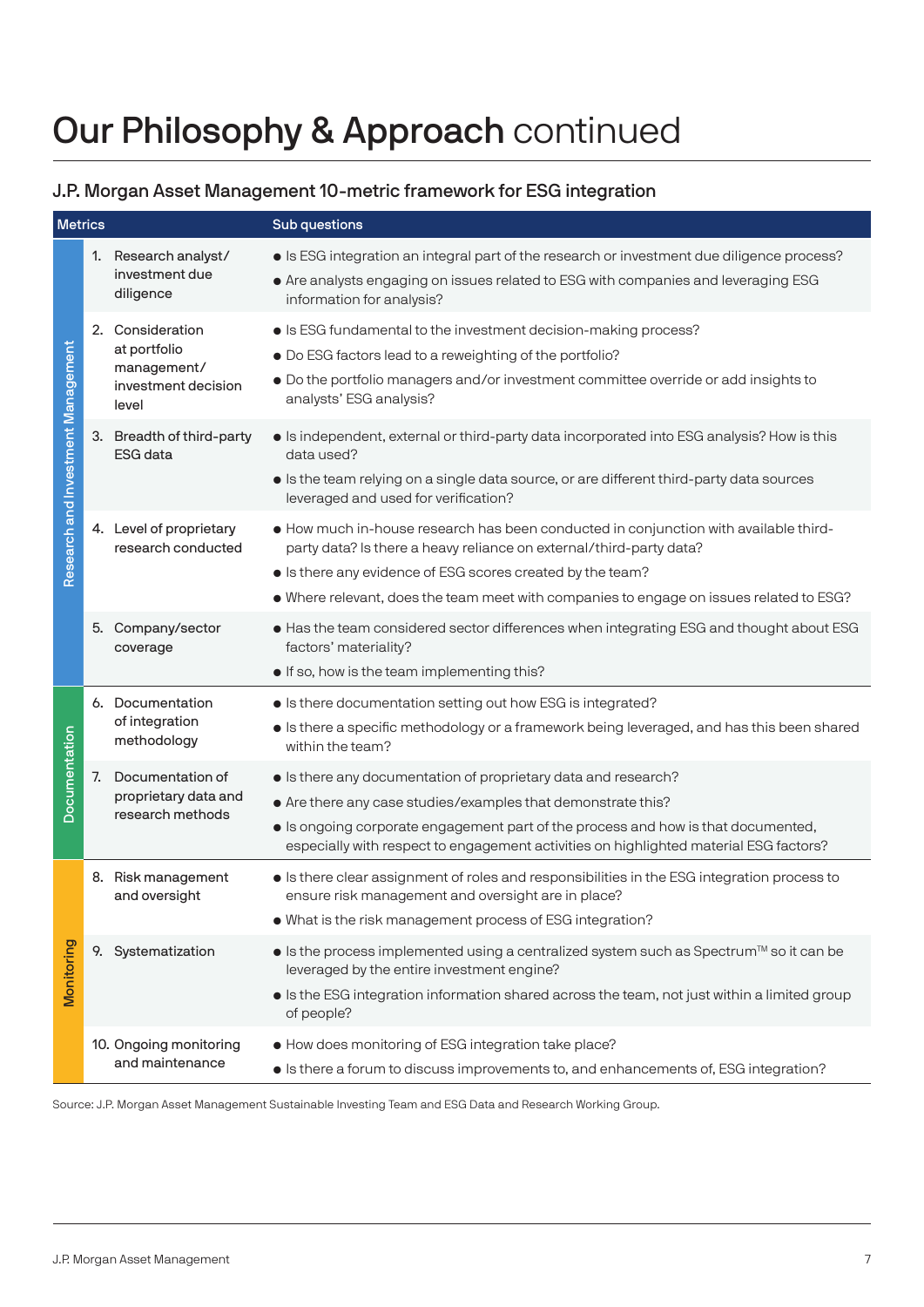### Investment-led, expert-driven investment stewardship

Our Investment Stewardship team defines and directs company- and industry-level engagements on our stewardship priorities, including providing ESG expertise for our broader investment-led engagement efforts, and works with investors to exercise our voting rights globally, aligned to clients' portfolio objectives. Engaging our investee companies in dialogue and encouraging positive change in our clients' interests are key components of how we deliver our stewardship strategy.

Our engagement model (shown below) is built on an investment-led, expert-driven approach and leverages the expertise of more than 1,000 investment professionals around the world working in close collaboration with stewardship specialists. This is based on in-depth investment research and rigorous analysis of investee companies alongside assessment of macroeconomic drivers, sectoral factors and ESG themes.

### J.P. Morgan Asset Management Engagement Model



Source: J.P. Morgan Asset Management, as of December 31, 2021.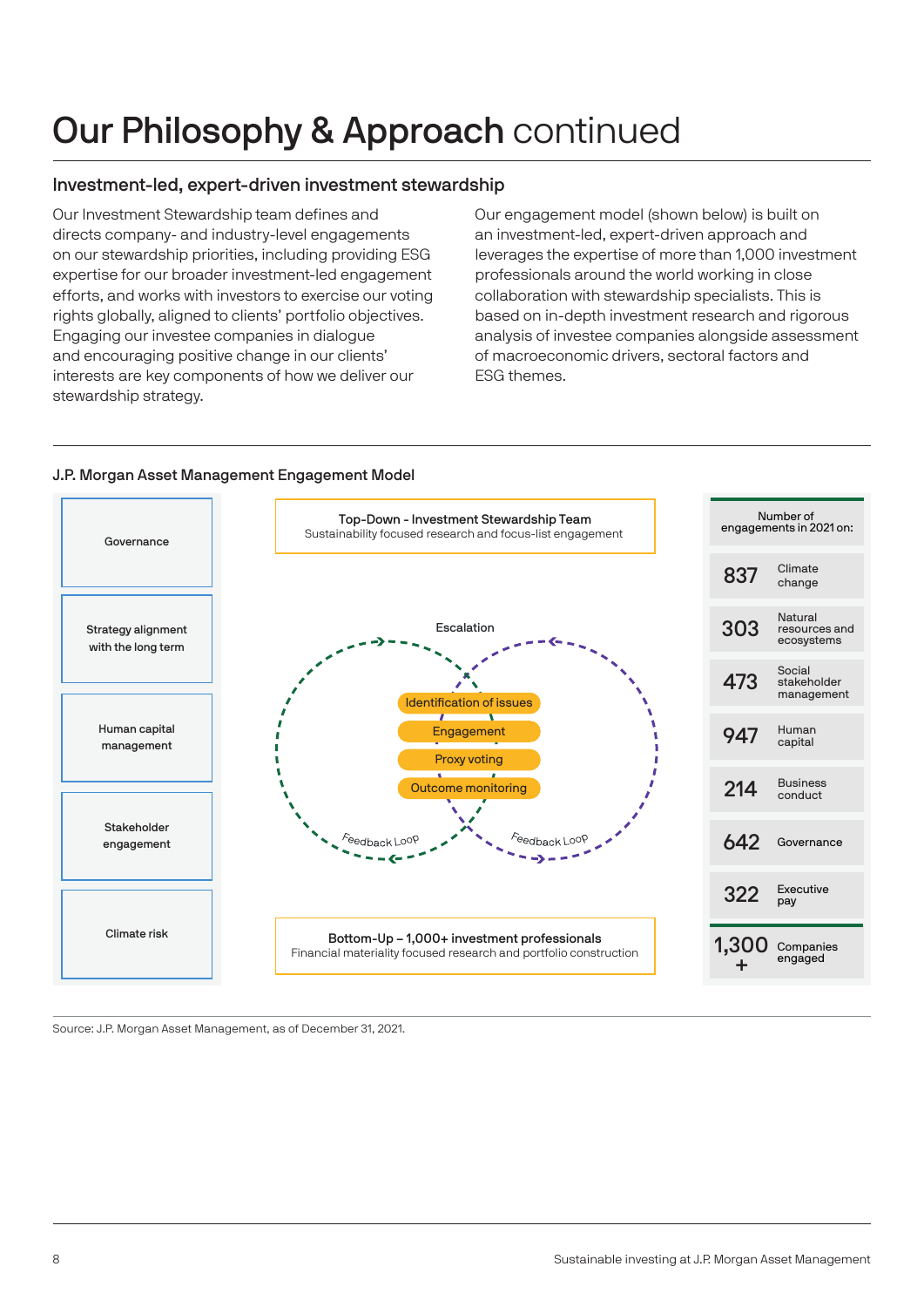#### Our five investment stewardship priorities

We have identified [five main investment stewardship](https://am.jpmorgan.com/content/dam/jpm-am-aem/global/en/institutional/communications/lux-communication/jpmorgan-promoting-sustainability-amoc.pdf)  [priorities](https://am.jpmorgan.com/content/dam/jpm-am-aem/global/en/institutional/communications/lux-communication/jpmorgan-promoting-sustainability-amoc.pdf) (below), which we believe have universal applicability and will stand the test of time. We believe these are the ESG issues that pose the most significant long-term risks and opportunities to our clients.

Within each priority area, we have identified related themes that we are seeking to address over a shorter timeframe. These themes will evolve over time. This combination of long-term priorities and evolving, shorter-term themes provides us with a structured and targeted framework to guide our investors and Investment Stewardship team as we engage with companies around the world.

#### Proxy voting

We vote at approximately 8,500 company meetings each year, in 80 markets around the world, and we manage the voting rights of the shares entrusted to us in the same way as any other asset. To facilitate this, we have well-established proxy voting policies and guidelines covering global markets that are overseen by a network of regional proxy committees.

Those policies and guidelines are based on international standards and local market best practices. Our investment teams and investment stewardship specialists in the relevant regions are responsible for implementing those policies.

We apply the lens of our investment stewardship priorities in our voting decisions. Votes are used, where appropriate, to reinforce views expressed through our corporate engagement, and to vote proxies in the best interests of our clients.

For more information on our proxy voting procedures and guidelines, please see our [JPMAM Global Proxy](https://am.jpmorgan.com/content/dam/jpm-am-aem/global/en/institutional/communications/lux-communication/corporate-governance-principles-and-voting-guidelines.pdf)  [Voting and Guidelines](https://am.jpmorgan.com/content/dam/jpm-am-aem/global/en/institutional/communications/lux-communication/corporate-governance-principles-and-voting-guidelines.pdf).

For more information on our global investment stewardship approach, including engagement activities and proxy voting, please read our [2021 Global Annual](https://am.jpmorgan.com/content/dam/jpm-am-aem/global/en/sustainable-investing/investment-stewardship-report.pdf)  [Stewardship Report](https://am.jpmorgan.com/content/dam/jpm-am-aem/global/en/sustainable-investing/investment-stewardship-report.pdf).

J.P. Morgan Asset Management's Five Investment Stewardship Priorities

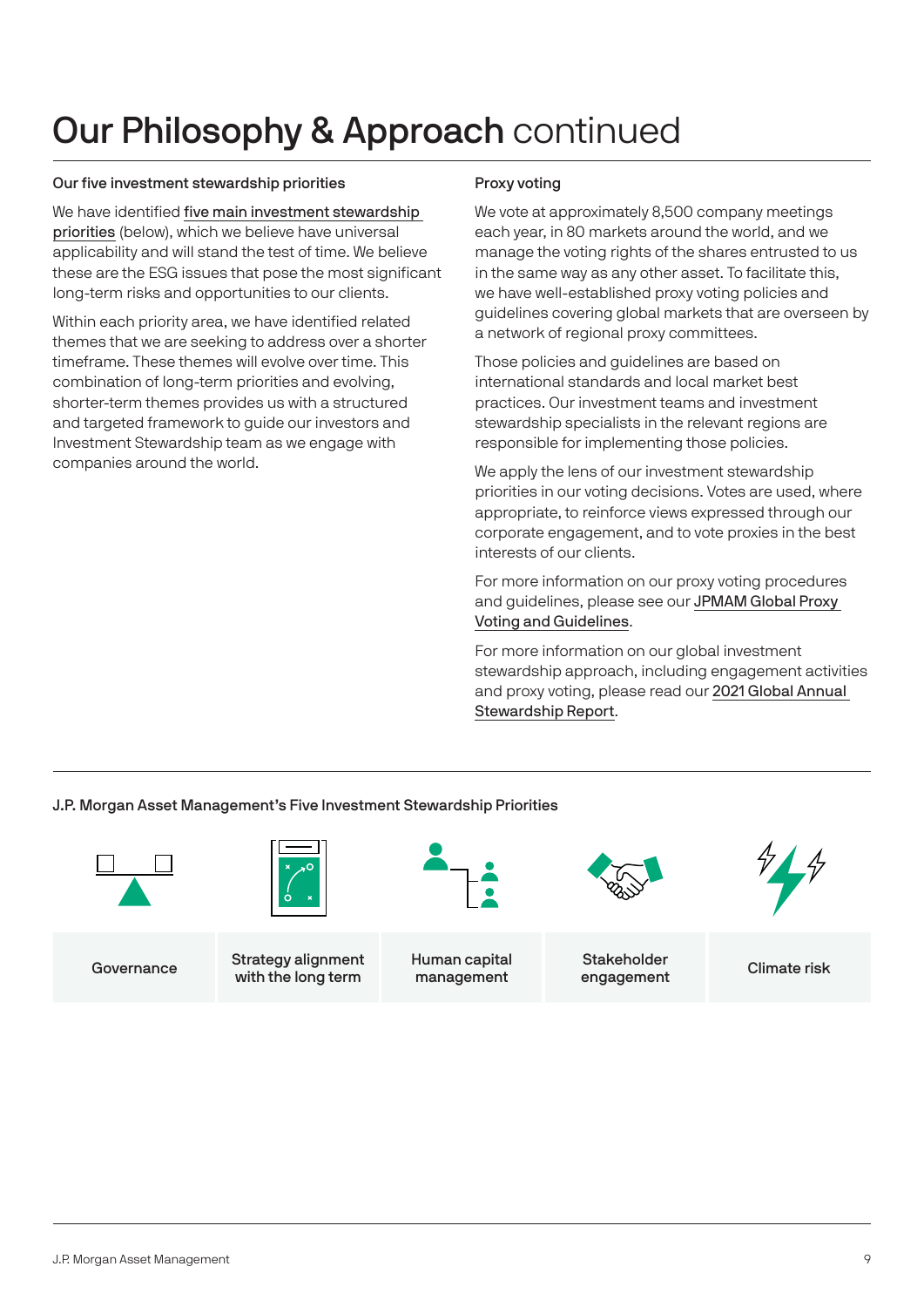### Our sustainable product classification framework

Our broad range of sustainable solutions are designed to align with our clients' financial goals and values.

For investors that want to express their values explicitly in their portfolios, we offer a broad range of sustainable investment capabilities, shown below. We will continue to expand these options to support our clients' objectives as they evolve.

#### **Exclusions**

J.P. Morgan Asset Management does not seek to limit the investment universe, or to exclude sectors or companies through integrating ESG information into our overall investment strategy, unless specified by client guidelines, sustainable product classification guidelines or by applicable regulation.

As we continue to assess our approach, J.P. Morgan Asset Management will update existing exclusions for our dedicated sustainable strategies.

We recognize responsible investing represents a broad set of opportunities and that clients may choose to implement their views based on explicit objectives. This includes having their own list of excluded companies. With that in mind, we can provide investment solutions based on clients' tailored exclusion lists.

#### J.P. Morgan Asset Management Sustainable Product Classification Framework



Source: J.P. Morgan Asset Management, as of December 31, 2021.

As this document describes a global approach, please refer to our website and the EU SFDR Art 8 and 9 Product Disclosures for further information on our products that promote environmental and/or social characteristics or have a sustainable investment objective within the meaning of Article 8 and/ or 9 of the SFDR.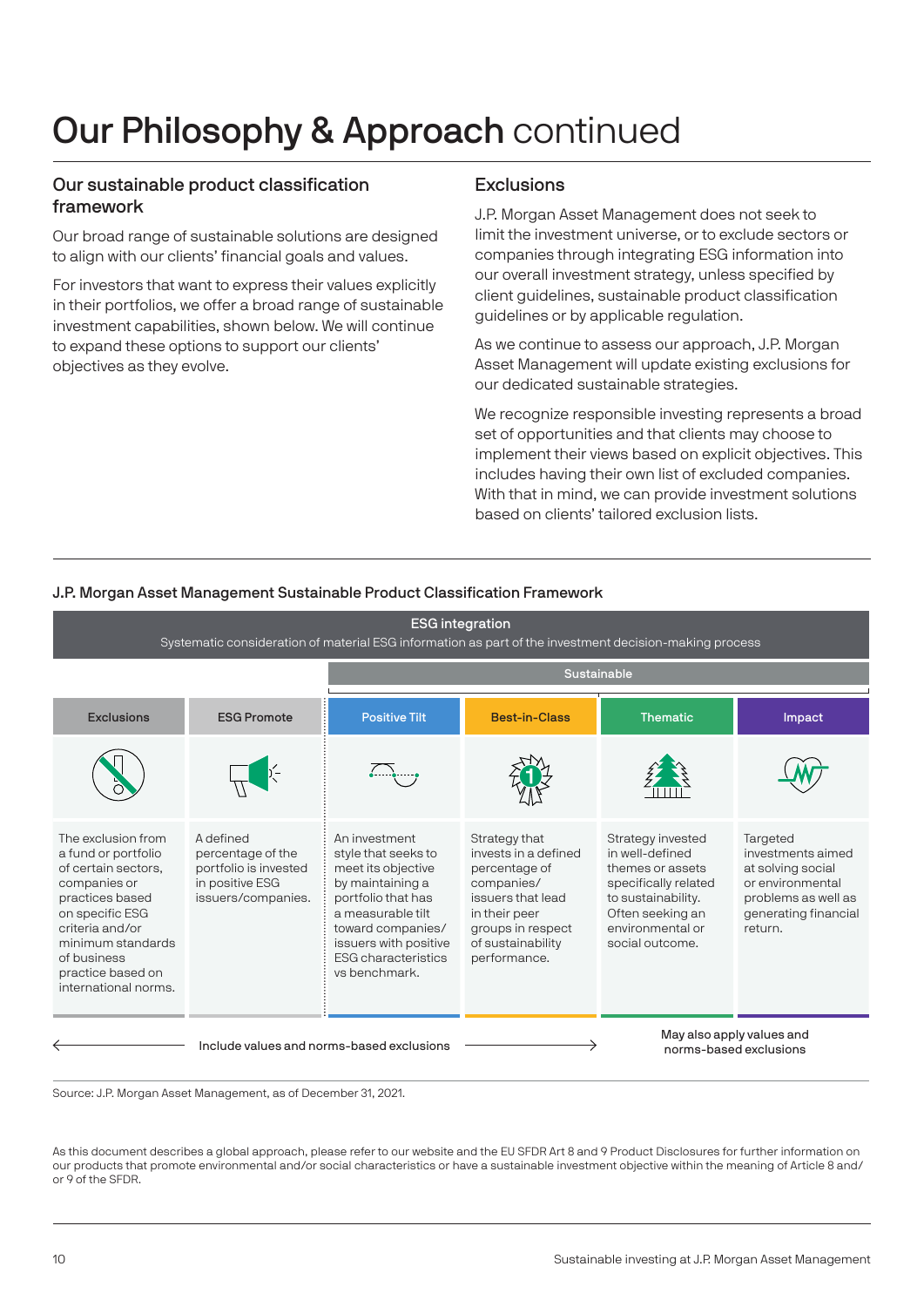# Sustainable Investing Governance & Resources

### People and resources

#### J.P. Morgan Asset Management Global Sustainable Investing team

Jennifer Wu, Global Head of Sustainable Investing, leads our dedicated division of sustainable investing specialists. Sustainability-focused investment research, solutions development and investment stewardship fall within the team's responsibilities. As of January 31, 2022, we have 36 personnel in the Sustainable Investing division.

This dedicated team spearheads sustainable investing globally in partnership with our investment professionals. The team provides detailed global sustainable investing research and insights on thematic ESG issues, including climate change, which can be applied across all asset classes, works with clients to build and implement sustainable investing solutions and oversees our stewardship activities. Many of the Sustainable Investing team are senior staff with over a decade of experience and a broad range of skills including ESG investing and research, industry sector expertise, climate science and policy, corporate governance and data science.



- Research & Data: This pillar is focused on developing proprietary ESG and climate modeling and research by partnering with data scientists, research analysts and portfolio managers to enhance our investment capabilities and product innovation.
- Client Solutions: This pillar provides ESG expertise to design and build sustainable investment products and customized client solutions, engages with clients to help them meet their ESG objectives and partners with a broad range of functions and teams to advance our sustainable leadership through education and commitment to ESG standards.
- Investment Stewardship: This pillar defines and directs company- and industry-level engagement on our five global stewardship priorities (see page 9), including providing ESG expertise for our broader investment-led engagement efforts, and exercises our voting rights globally, aligned to clients' portfolio objectives.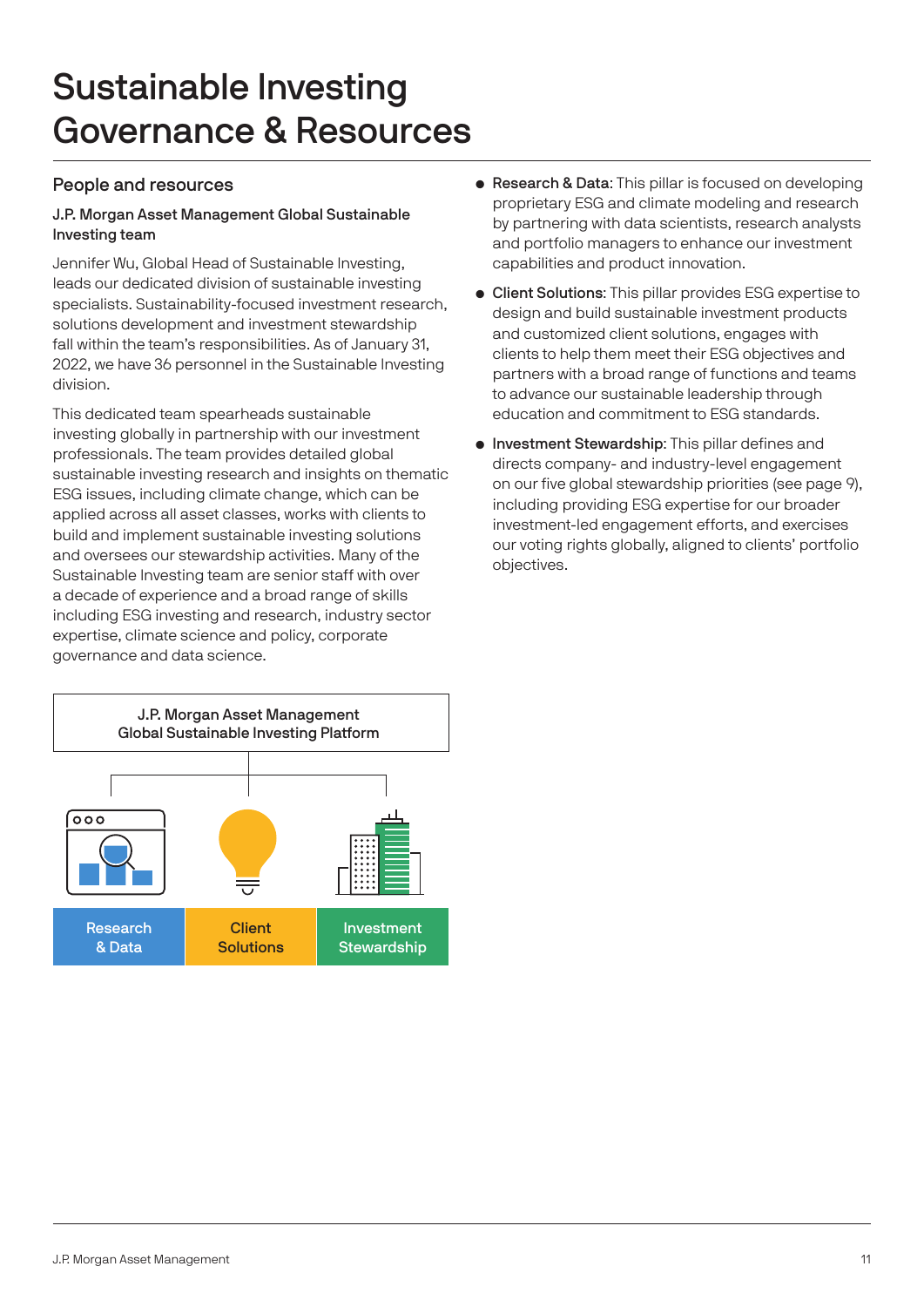# Sustainable Investing Governance & Resources continued

### Sustainable investing governance

In 2021, J.P. Morgan Asset Management established the Sustainable Investing Oversight Committee (SIOC) to enhance the governance of our sustainable investing activities, including our stewardship oversight.

SIOC provides ongoing strategic oversight, effective decision-making and review and assurance across the key components of sustainable investing. This includes engagement, proxy voting, sustainable investments criteria, oversight of ESG integration, oversight and review of implementation plans for the firm's commitment to the Net Zero Asset Managers Initiative and regulatory developments.

Accountability for ESG starts at the top of our business:

- Strategic oversight of sustainable investing activities is provided to SIOC by the Chief Investment Officers (CIOs) and the Global Head of Sustainable Investing through their participation in day-to-day management meetings across their asset classes and with senior management.
- When required from a controls and risk oversight perspective, formal escalation from SIOC is to the Global Asset Management Business Control Committee (AM BCC). The committee provides oversight of the operational risks and control environment across J.P. Morgan Asset Management. This ensures proper identification, management and monitoring of existing and emerging operational risks, control issues and trends.

The diagram below provides an overview of J.P. Morgan Asset Management's sustainable investing governance structure.

#### J.P. Morgan Asset Management's Sustainable Investing Governance Structure



Source: J.P. Morgan Asset Management, as at December 31, 2021.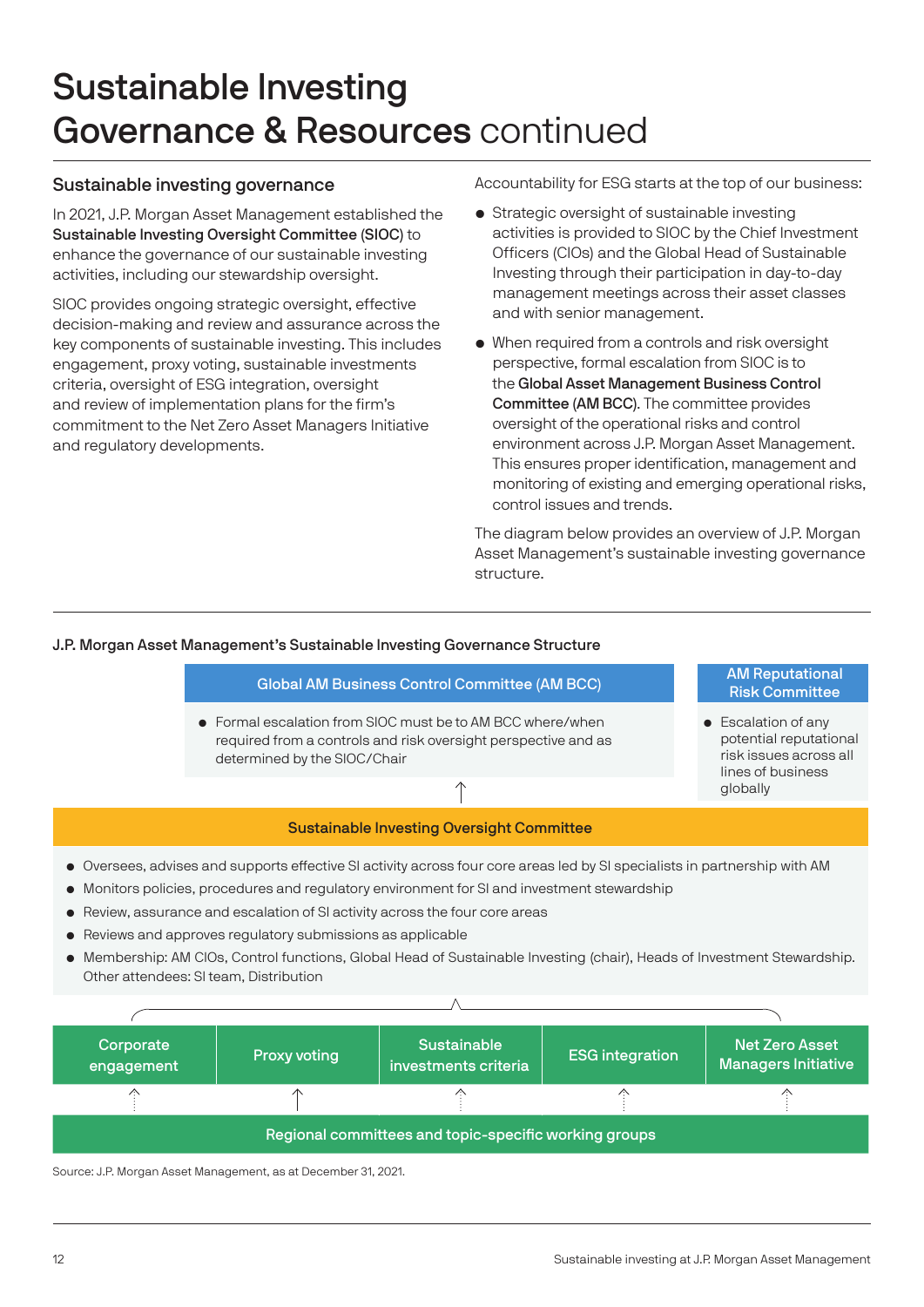# Sustainable Investing Governance & Resources continued

### Sustainable investing working groups

J.P. Morgan Asset Management has an internal network of peer advisory working groups to further support global leadership in sustainability.

These working groups connect subject-matter experts across our platforms, allowing them to exchange sustainable investing skills and knowledge. They include senior investment professionals, fundamental and quantitative investment research analysts, Sustainable Investing team members, investment risk specialists and client-facing team members.

- ESG Data & Research Working Group: This group develops our firm-wide ESG materiality framework, including reviewing our ESG integration investment process and making recommendations to our Sustainable Investing Oversight Committee (SIOC). This group also advises on the development of ESG-related research methodologies and on our proprietary data-driven ESG scoring system, which has been made available internally to investment professionals across the firm to enhance ESG insights in our investment processes.
- Sustainable Investing Client Strategy Working Groups: These cross-regional groups contribute to client outreach and education initiatives related to sustainable investing, including advancing thought leadership programs.
- Climate Research: Reflecting our significant ongoing focus on deepening our climate research, investment and analytical capabilities, we established a Climate Research sub-working group of our ESG Data & Research Working Group. It focuses on reviewing and making recommendations for climate-related data and scenarios to be included in the development and advancement of our proprietary climate analytics, as well as models for portfolio management and reporting.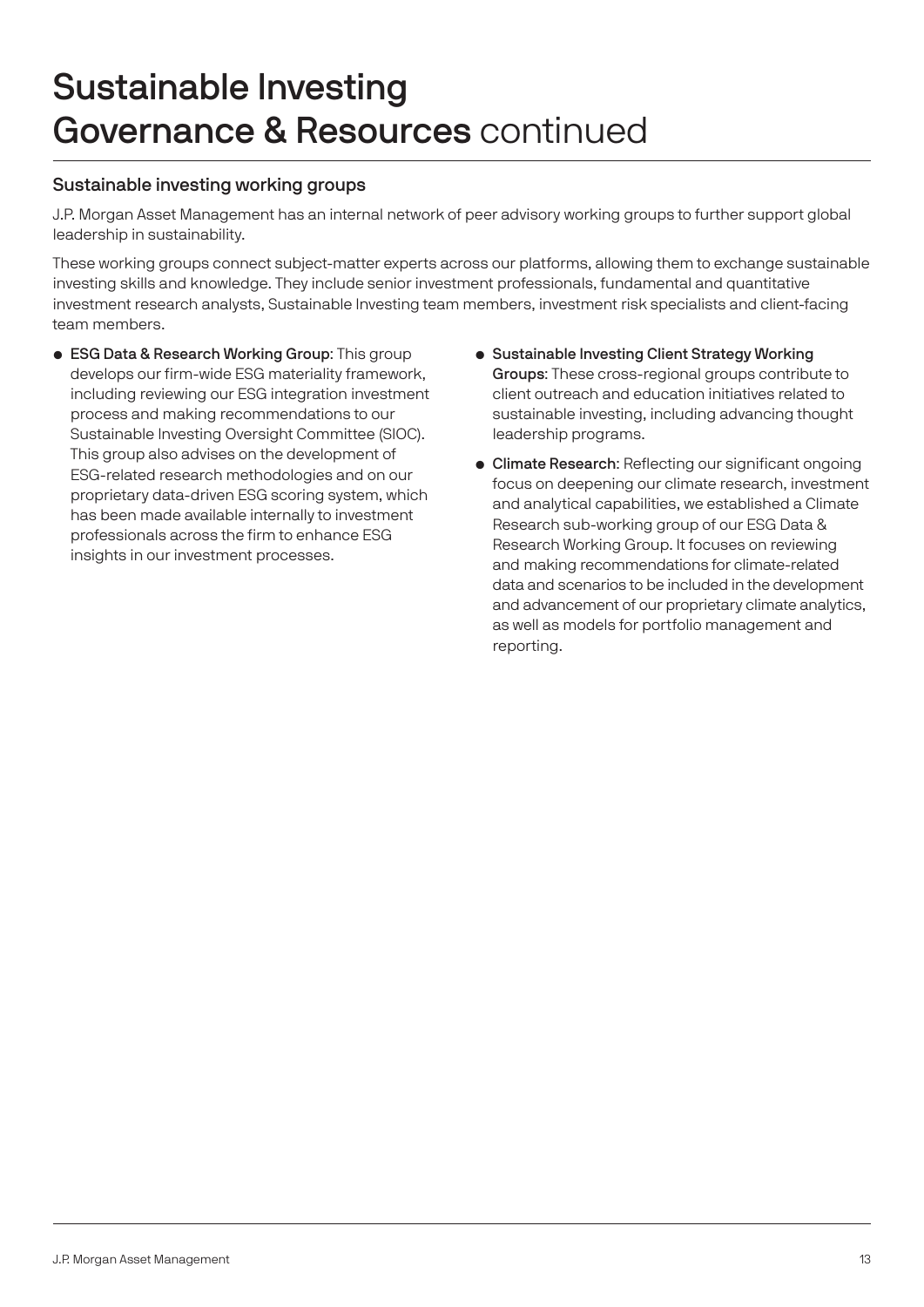# Sustainable Investing Research & Data Capabilities

With the rise of ESG disclosures, big data and advanced technologies, which enable us to better understand how sustainability-related issues impact financial outcomes, we are doing even more to help clients navigate ESG considerations and build stronger portfolios.

As part of J.P. Morgan Asset Management's approach to integrating ESG factors into our investment process, we combine fundamental research with external and proprietary ESG data analytics. Across our platforms, we have a strong focus on developing in-house fundamental and quantitative research capabilities.

We have developed and continue to enhance a robust range of company-level ESG data tools for our investment teams. While data from external ESG ratings providers is an important input, we do not rely solely on them and have developed our own proprietary analysis.

# Fundamental ESG research

The insights and expertise of our global research analysts are at the heart of our understanding of the businesses in which we invest. Our ESG views of specific companies are the product of our proprietary research as well as one-on-one engagements with companies. The breadth and depth of our internally developed research capabilities enable us to assess the ESG credentials of businesses in which we invest with global consistency.

More detailed information on our approach to ESG integration across our global investment teams is available in our [ESG Integration paper](https://am.jpmorgan.com/content/dam/jpm-am-aem/global/en/sustainable-investing/esg-integration-approach.pdf).

### Quantitative ESG research

J.P. Morgan Asset Management has developed an internal use proprietary data-driven ESG score<sup>3</sup> as an additional input in our company analysis. This score is based on identifying key ESG factors across around 80 sub-industries. It also leverages third-party ESG data to complement and challenge our fundamental research. The score provides J.P. Morgan Asset Management's portfolio managers and research analysts with additional useful underlying ESG information, which they might not otherwise have access to, to facilitate ESG integration and investment stewardship.

We have invested significantly in our data infrastructure to draw on the best-available data for each issue we assess, including over 12 external data providers as part of our assessments. The materiality incorporated in the score reflects the insights of hundreds of sector analysts with many years of experience identifying financially material ESG risks.

Reflecting the rapid improvement in the quantity and quality of ESG-related data available to investors, we are also leveraging our data science capabilities, such as machine-learning algorithms and natural language processing, to generate meaningful insights to enrich our understanding of ESG factors.

Our proprietary data-driven ESG research and datadriven score will continue to complement our qualitative analyst research, which provides valuable insights into hard-to-quantify issues and important forward-looking perspectives.

<sup>&</sup>lt;sup>3</sup> Identification and evaluation of financially material ESG factors involves specific analysis and judgement. To the extent that J.P. Morgan Asset Management relies on third-party providers, the criteria and rating systems used by third-party providers can differ significantly. There is not a standard ESG scoring system and the methodology and conclusions reached by third-party providers may differ significantly from those that would be reached by other third-party providers or J.P. Morgan Asset Management. In addition, evaluations by third-party providers may be based on data sets and assumptions that are insufficient, of poor quality or contain biased information. With respect to J.P. Morgan Asset Management's proprietary systems, while J.P. Morgan Asset Management looks to data inputs that it believes to be reliable, J.P. Morgan Asset Management cannot guarantee the accuracy or completeness of its proprietary system or third-party data. Under certain of J.P. Morgan Asset Management's investment processes, data inputs may include information self-reported by companies and third-party providers that may be based on criteria that differs significantly from the criteria used by J.P. Morgan Asset Management. In addition, the criteria used by third-party providers can differ significantly, and data can vary across providers and within the same industry for the same provider.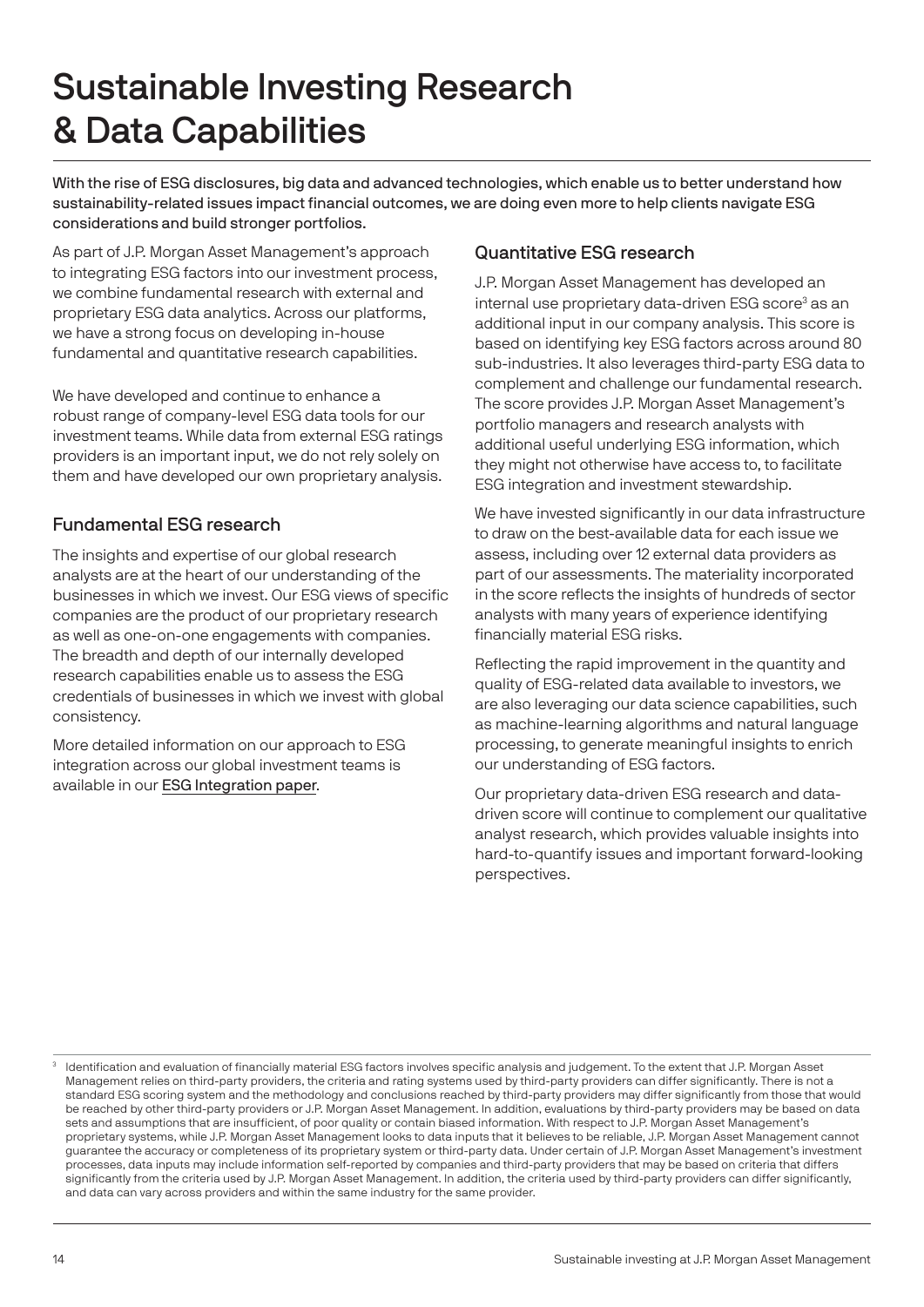# Advancing Sustainable Investing Solutions for Our Clients

### An investment framework for facilitating the transition to a sustainable and inclusive economy

In 2021, to guide our growing suite of outcome-driven investment products for clients seeking dedicated sustainable solutions, J.P. Morgan Asset Management's Sustainable Investing team created the Sustainable and Inclusive Economy (SIE) Framework to enable these products to facilitate the intentional deployment of outcome-driven capital at scale.

The framework identifies seven environmental and social challenges, which we consider most critical for achieving the sustainability outcomes that drive the transition to a more sustainable future:

- 1) Preserving biodiversity.
- 2) Managing climate risk.
- 3) Constructing resilient transportation/infrastructure.
- 4) Ensuring responsible production and consumption.
- 5) Building inclusive digital infrastructure.
- 6) Enhancing health and well-being.
- 7) Fostering social advancement.

The framework also identifies a range of sustainable business activities that help solve each environmental and social challenge. These sustainable business activities, or investable themes, form the building blocks for each pillar of our SIE Framework. In turn, they are aligned with specific SDGs and must, as a consequence, be assessed using targeted sustainability metrics.

The SIE framework has over 300 sustainability indicators, sourced from internal and external sources, to link sustainability indicators to the sustainability outcomes these investment solutions seek.

### The Sustainable and Inclusive Economy Framework

As active investors, we undertake a bottom-up analysis of the companies we invest in. This approach ensures investments in our outcome-driven product suite sufficiently contribute to the sustainability outcomes we seek.

For this, we use J.P. Morgan Asset Management's Sustainable Investment Inclusion Criteria, a multidimensional lens through which we scrutinize companies' products, services and operational efficiency to derive a holistic understanding of their degree of sustainability.

J.P. Morgan Asset Management's SIE Framework and the Sustainable Investment Inclusion Criteria together offer quantitative and qualitative assessments to identify the corporate leaders that are offering solutions for key global environmental and social challenges.

These frameworks form the foundation for how we conduct portfolio construction and undertake security selection on investments within the outcome-driven suite of investment solutions as part of our dedicated sustainable strategies.

Please see our [SIE Framework paper](https://am.jpmorgan.com/content/dam/jpm-am-aem/global/en/sustainable-investing/sustainable-inclusive-economy-framework.pdf) for more information.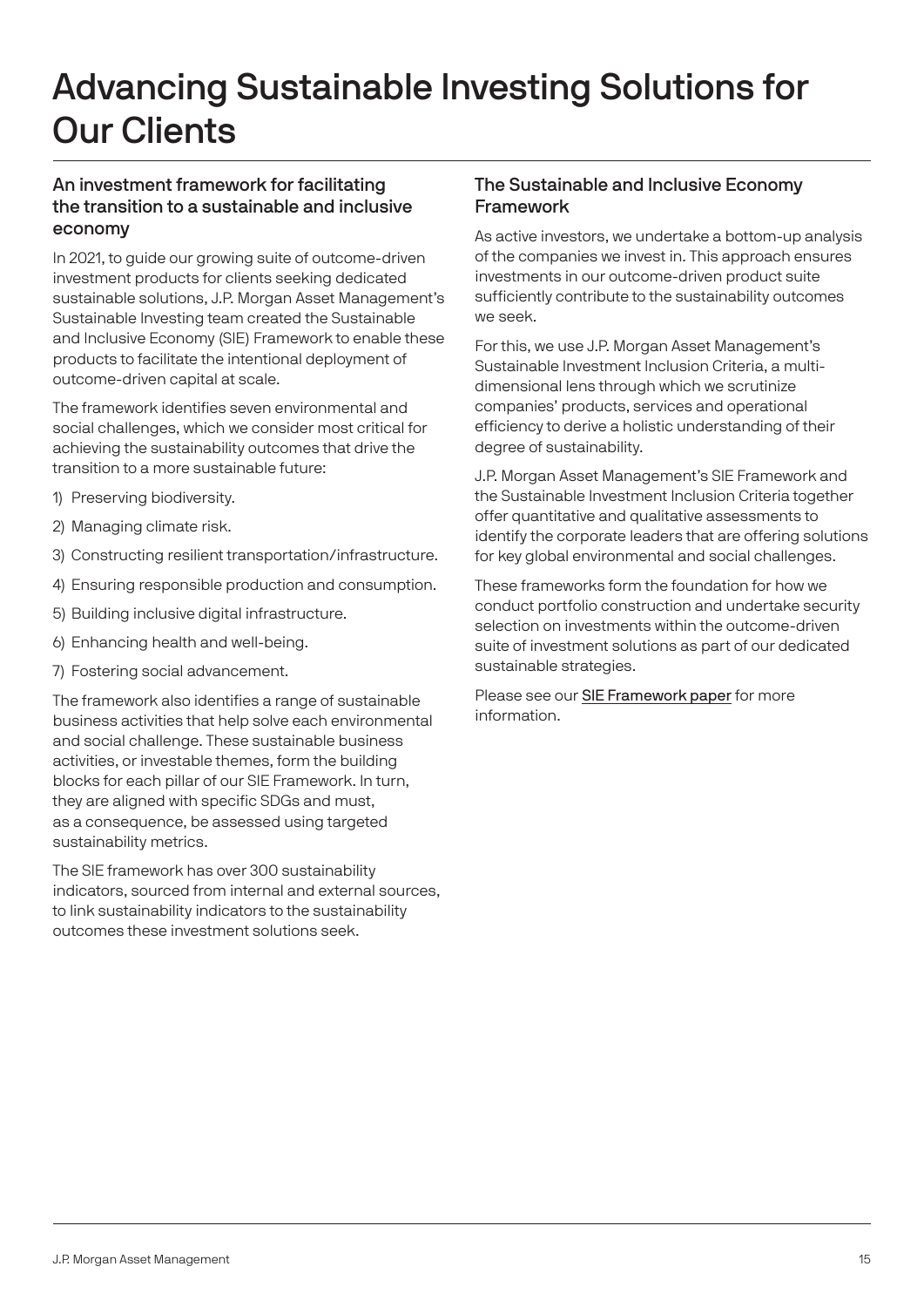# Advancing Sustainable Investing Solutions for Our Clients continued

| Global<br>challenges                                                               | Sustainable business activities that help to address<br>these challenges                                                                                                                                                                                                                        |                                                                                                                                     | outcomes<br>Intended   | <b>UN SDG alignment</b>                                                      |
|------------------------------------------------------------------------------------|-------------------------------------------------------------------------------------------------------------------------------------------------------------------------------------------------------------------------------------------------------------------------------------------------|-------------------------------------------------------------------------------------------------------------------------------------|------------------------|------------------------------------------------------------------------------|
| Preserving<br>biodiversity                                                         | Material sourcing focusing on<br>ecological risk, water and waste<br>management<br>Land, marine & biodiversity<br>management<br>Protection and restoration<br>Pollution and air quality<br>Reforestation/deforestation<br>Sustainable agriculture<br>Environmentally sustainable<br>agriculture | Environmentally sustainable<br>animal husbandry<br>Climate-resistant agriculture<br>Sustainable food                                |                        | 14 UFE BELOW<br>13 GLIMATE<br>$5UFE$ on land                                 |
| Managing<br>climate risk                                                           | Information support systems<br>Conversion equipment<br>Climate research and development<br>Low-carbon technology<br>Negative emission technologies<br>Storage<br>Climate change adaptation<br>Energy transition management<br>Renewable energy use                                              |                                                                                                                                     | Sustainable ecosystems | 11 SUSTAINABLE CITIES<br>13 GUMATE                                           |
| Retrofitting and<br>constructing<br>resilient<br>transportation/<br>infrastructure | Sustainable transportation<br>(electric vehicles, sustainable<br>trains/airplanes, etc.)<br>Autonomous vehicle companies<br>Infrastructure for new<br>transportations<br>Low-carbon economy<br>infrastructure<br>Energy efficiency<br>Mass transit initiatives<br>Railway transition            | Waterway transportation<br>Passenger car alternatives<br>Electric and hybrid vehicles<br>Infrastructure for clean<br>transportation |                        | AFFORDABLE AND<br>CLEAN ENERGY<br><b>9</b> INDUSTRY, INNOVATION<br>13 GUMATE |
| Ensuring<br>responsible<br>production and<br>consumption                           | Production of goods that ensure<br>transition to a circular economy<br>End-of-life management in product<br>design<br>Recycling and reuse<br>Sustainable supply chains<br>Sustainable material sourcing<br>Preservation of natural resources                                                    | Cradle-to-cradle design<br>Second life retailing                                                                                    |                        |                                                                              |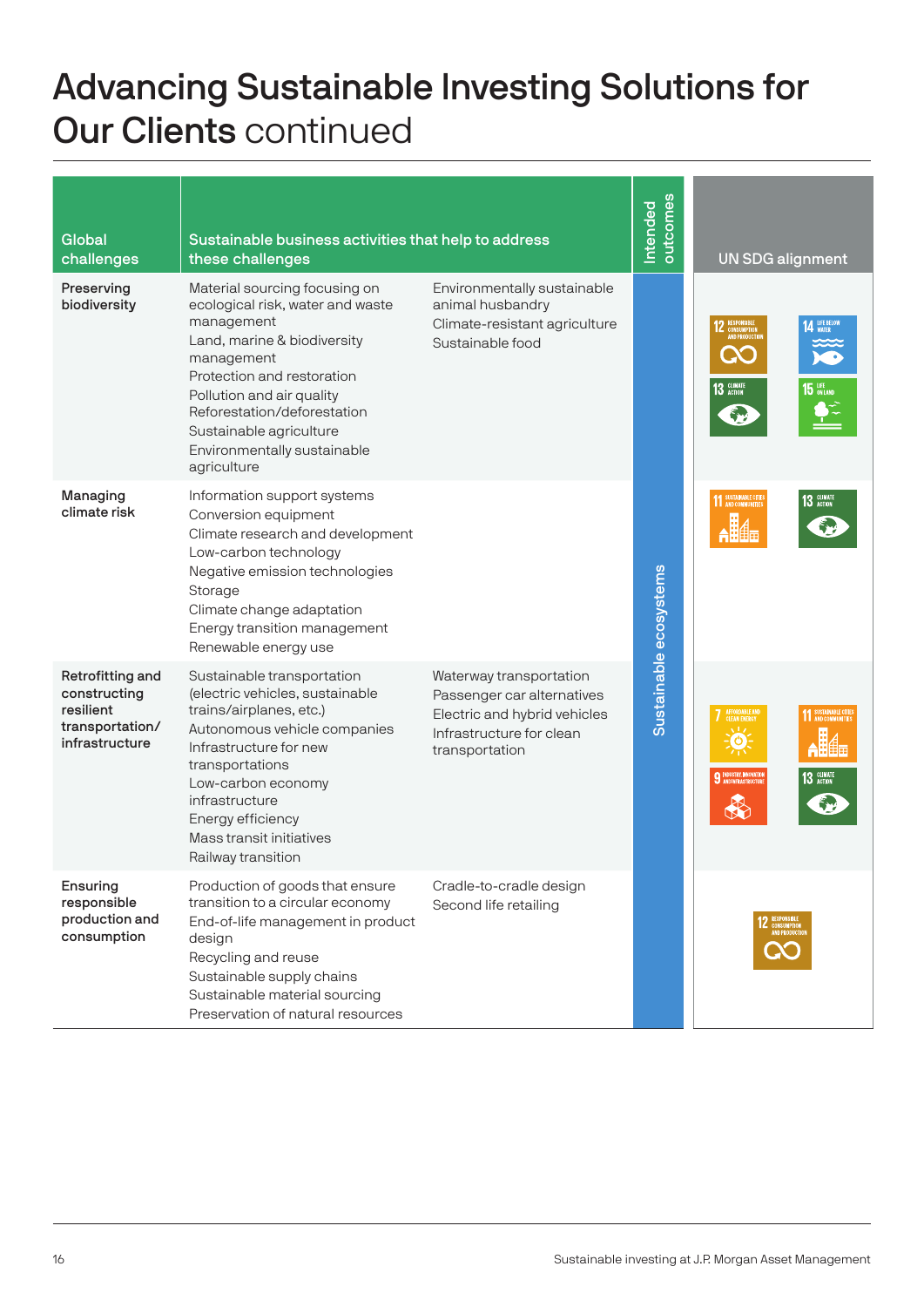# Advancing Sustainable Investing Solutions for Our Clients continued

| Global<br>challenges                                          | Sustainable business activities that help to address<br>these challenges                                                                                                                                                                                                  |                                                                                                                                            | outcomes<br>Intended | <b>UN SDG alignment</b>                                                                                    |
|---------------------------------------------------------------|---------------------------------------------------------------------------------------------------------------------------------------------------------------------------------------------------------------------------------------------------------------------------|--------------------------------------------------------------------------------------------------------------------------------------------|----------------------|------------------------------------------------------------------------------------------------------------|
| <b>Building</b><br>inclusive<br>and digital<br>infrastructure | Cyber security research and<br>development<br>Data protection program research<br>and development<br>Physical and cloud-based data<br>management enhancement<br>Data privacy enhancement                                                                                  | Network resilience and data<br>backup assurance<br>Enhancing access to digital<br>infrastructure                                           |                      | <b>9</b> INDUSTRY, INNOVATION<br><b>PEACE JUSTICE AN</b>                                                   |
| Enhancing<br>health and well-<br>being                        | Toxic material removal<br>Clean water provision and water<br>sanitation services<br>Infrastructure for clean water and<br>water loss prevention<br>Nutritious meal provision<br>Protein-rich diet food development<br>Nutrient supplement research and<br>development     | Food delivery systems for<br>food security assurance<br>Preventative medicine<br>services<br>Hygiene enhancing solutions                   | Equal opportunities  | 2 ZERO<br>3 GOOD HEALTH                                                                                    |
| Fostering social<br>advancement                               | Promoting equal employment<br>opportunities<br>Promoting equal educational<br>opportunities<br>Promoting equal leadership<br>opportunities<br>Promoting equal financing<br>opportunities: small and medium<br>enterprise financing<br>Microfinance program<br>development | <b>Educational financing</b><br>services for affordable<br>education<br>Housing affordability<br>programs<br>Protection of workers' rights |                      | NO<br>Poverty<br>4 QUALITY<br><b>Axient</b><br>5 GENDER<br><b>DECENT WORK AN</b><br>8<br><b>10 REDUCED</b> |

Source: For illustrative purposes only. The sustainable business activities detailed here are intended as references only and may not align with any jurisdiction-specific regulatory definition. This framework may change over time.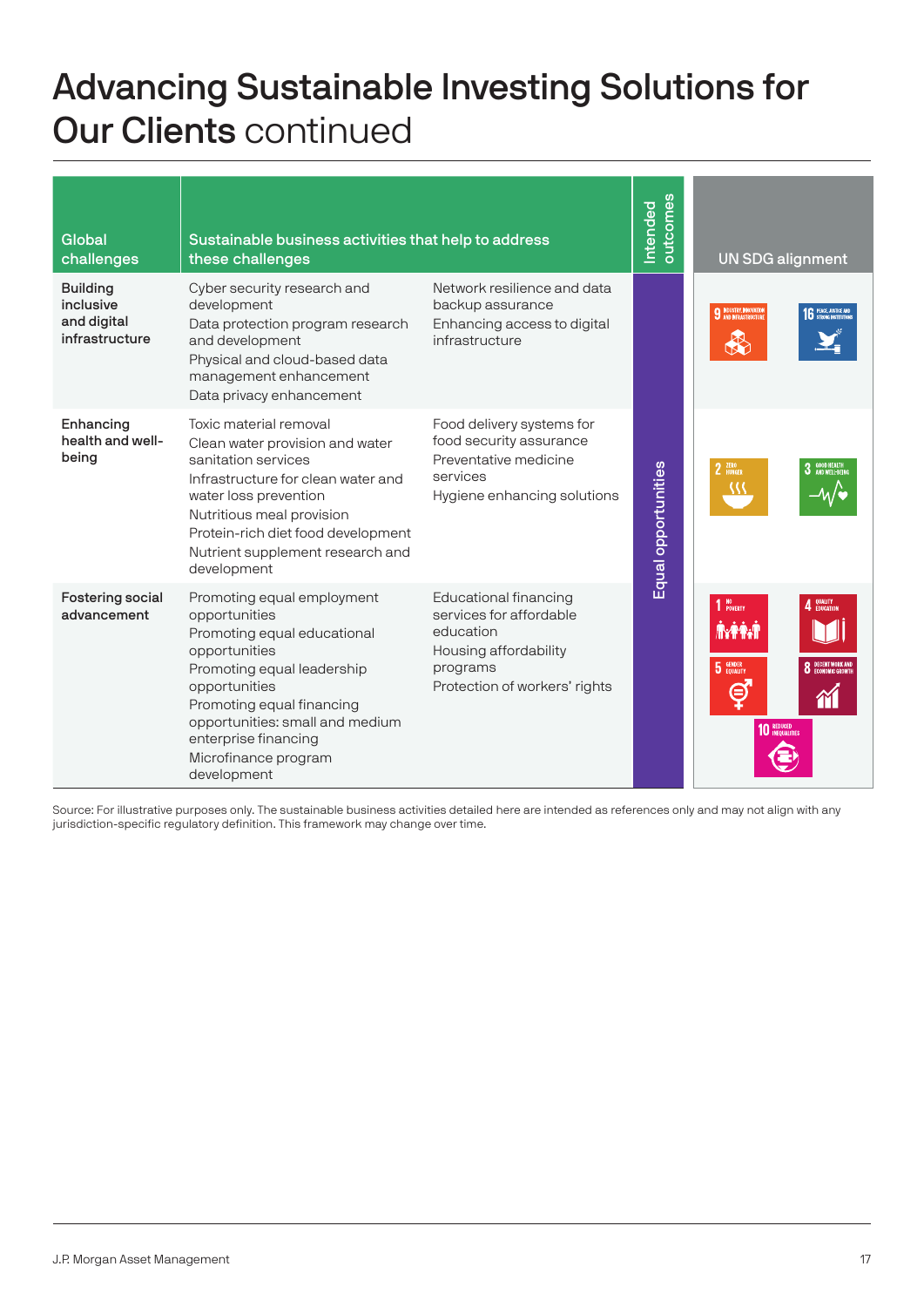# Sustainable Themes in Focus

By developing insights on strategic long-term trends and understanding their impact on investment, we can play a critical role in creating value for our clients. In this section, we provide more context on how our sustainable investment approaches have developed around key themes that are important to our firm, clients and stakeholders. We also provide examples of how we conduct our investment management and stewardship responsibilities.

# Human capital management and human rights

We acknowledge the Guiding Principles on Business and Human Rights (also known as the Guiding Principles) as the recognized framework for corporations to respect human rights in their own operations and through their business relationships. We actively engage with stakeholders, peer financial institutions and others in developing guidance on how to appropriately apply the Guiding Principles.

### Why we care about human capital management and human rights

Effective human capital management (HCM) is critical to an engaged and productive workforce.

A growing number of investors believe that how a company manages its employees is material to longterm performance and risk mitigation. It is also a key aspect of integrated business reporting, which unifies financial and non-financial risk disclosures.

HCM is an important driver of long-term value creation. Poor management can create legal liabilities and undermine a company's relationship with its stakeholders. Investors can best appreciate a company's approach to HCM if it is explained in the context of the firm's business strategy.

The COVID-19 pandemic has deepened our conviction that human capital is one of a company's most valuable assets. Those with sustainable business practices, particularly those focused on supporting their employees' needs, demonstrated greater resilience throughout the pandemic. With technology rapidly adapting to accommodate shifting hybrid work patterns, companies have had to invest in solutions to keep their businesses running at a normal pace.

Failure to manage human capital risks and opportunities can affect critical relationships with a company's workforce and potentially impact shareholder value.

As a long-term investor, we will continue to advocate for robust human capital practices and improved disclosures, including around diversity in the workplace.

### Human rights as a key aspect of human capital management

According to the United Nations, human rights are inherent to all human beings and cover a wide range of salient issues. The International Labor Organization (ILO) Declaration of Fundamental Principles and Rights at Work covers the freedom of association and the effective recognition of the right to collective bargaining, the elimination of discrimination in respect of employment and occupation.

When we engage with companies on human capital management, we also engage on human rights. This covers companies' practices relating to health and safety, training and employee compensation and incentives and well-being. We engage on this topic beyond companies' direct operations to their supply chain management.

#### An active ownership approach to human capital management and human rights

In line with our human rights policy and Modern Slavery Group Statement, which are accessible on JPMorgan Chase & Co.'s dedicated [human rights website](https://www.jpmorganchase.com/about/our-business/human-rights), we respect the protection and preservation of human rights guided by the principles established in the United Nations Universal Declaration of Human Rights.

For listed equities and fixed income, our due diligence and engagement on human capital management and human rights is supported by J.P. Morgan Asset Management's proprietary data-driven ESG score and our proprietary fundamental research.

Both data-driven insights and qualitative research cover aspects such as companies' labor relations management, impact on health, supply chain management and digital rights. These insights help us identify potential negative outcomes for people and prioritize our engagement efforts on these topics.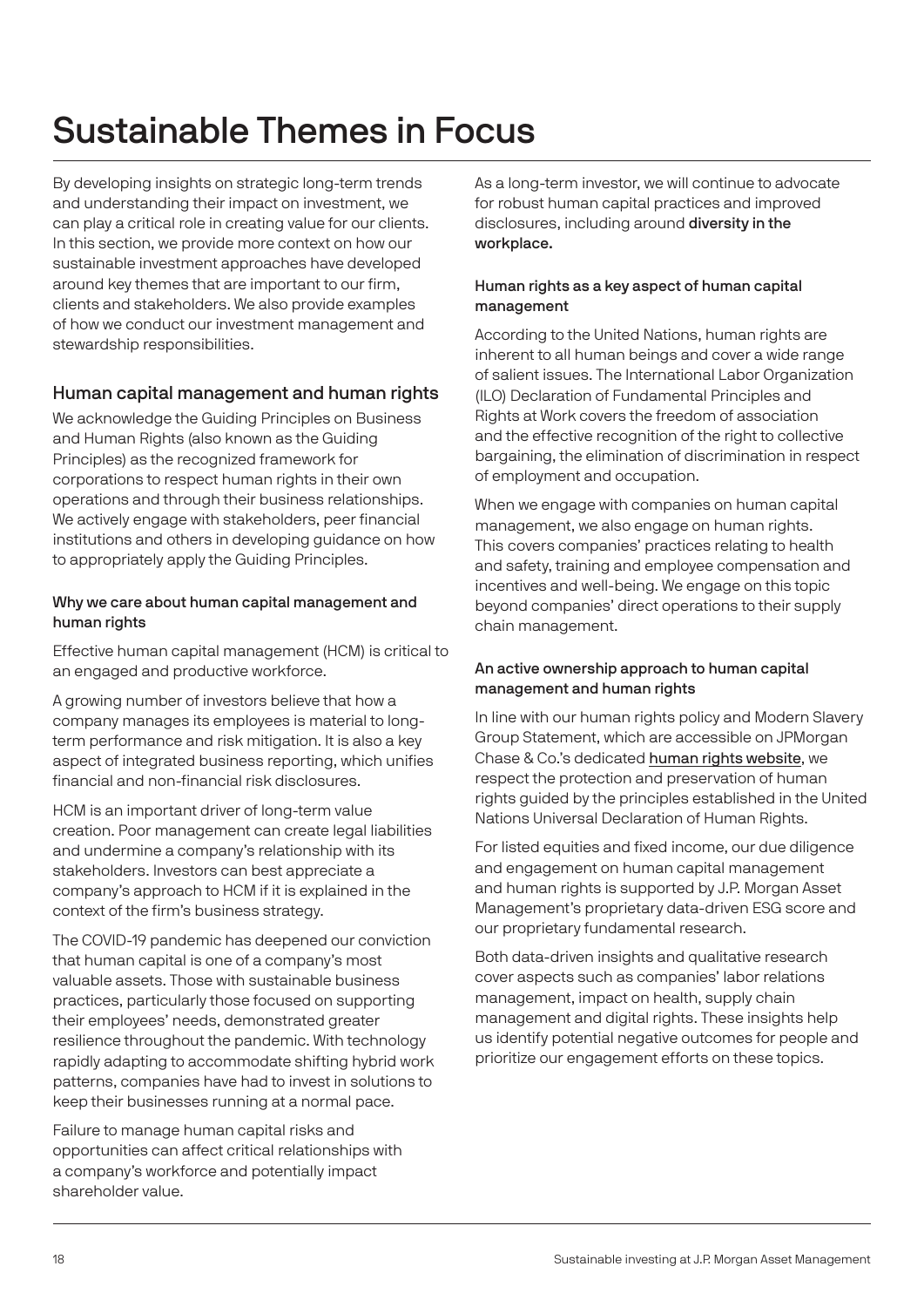# Sustainable Themes in Focus continued

We conduct reactive engagements after related controversies take place and also proactive engagements with companies and sectors that are flagged as potentially vulnerable to these issues by both our quantitative and qualitative research.

Our global coverage enables our engagement efforts with both upstream and downstream companies, from suppliers of raw materials to branded companies.

We also monitor companies identified by third-party vendors as contravening the UN Global Compact Principles in certain portfolios. This assists us to identify human rights abuses, including labor rights, child labor, environment and anti-corruption issues, to focus our engagement and to trigger more extensive engagement with portfolio companies.

Our engagement approach with these companies is dynamic depending on their preparedness and management around these issues. Focus areas often include:

- Establishing board and/or senior executive-level oversight of human capital management, and setting a diversity and inclusion strategy.
- Establishing processes to assess HCM/human rights-related legal risks and potential breaches of international norms.
- Disclosing time-series quantified human capital data based on recognized frameworks.
- Conducting a regular audit and obtaining external assurance for companies' labor/social practices.

#### Collaborating to advance the social agenda

We are active in industry initiatives that advocate human capital management and human rights. For example, on diversity, equity and inclusion, we are a member of [30% Club Investor Group](https://30percentclub.org) in the UK, Hong Kong and Japan. We support the long-term voluntary target of 30% female representation at the board level.

We also co-signed an investor letter on conflict minerals and responsible sourcing through the Principles for Responsible Investment (PRI). Together with 159 other investors, we are calling on technology companies to develop and invest in solutions to improve traceability, increase transparency and report on minerals from mine to product, encourage and participate in industrywide collaboration to improve industry practices and impose and enforce harsher sanctions for noncompliance.

We may collaborate in other relevant industry initiatives where we feel their objectives align with our stewardship priorities and where industry engagement may help increase our leverage to engage with investee companies.

#### Voting on human capital management and human rights

An engaged and diverse employee base is integral to a company's ability to innovate, to respond to a diverse customer base and to engage with the diverse communities in which it operates, thus delivering shareholder returns. J.P. Morgan Asset Management will generally support shareholder resolutions that seek corporate disclosure of data on workforce demographics, including diversity, where the current level of disclosure is deemed inadequate.

We expect engaged boards to provide oversight of companies' human capital management and human resources policies, including codes of conduct, use of full-time versus part-time employees, workforce costs, employee engagement and turnover, talent development, retention and training, compliance record and health and safety.

We will vote case by case on shareholder resolutions seeking specific disclosure of human capital management. Further, we generally vote against shareholder proposals seeking human capital management information that is considered confidential or sensitive information by the board.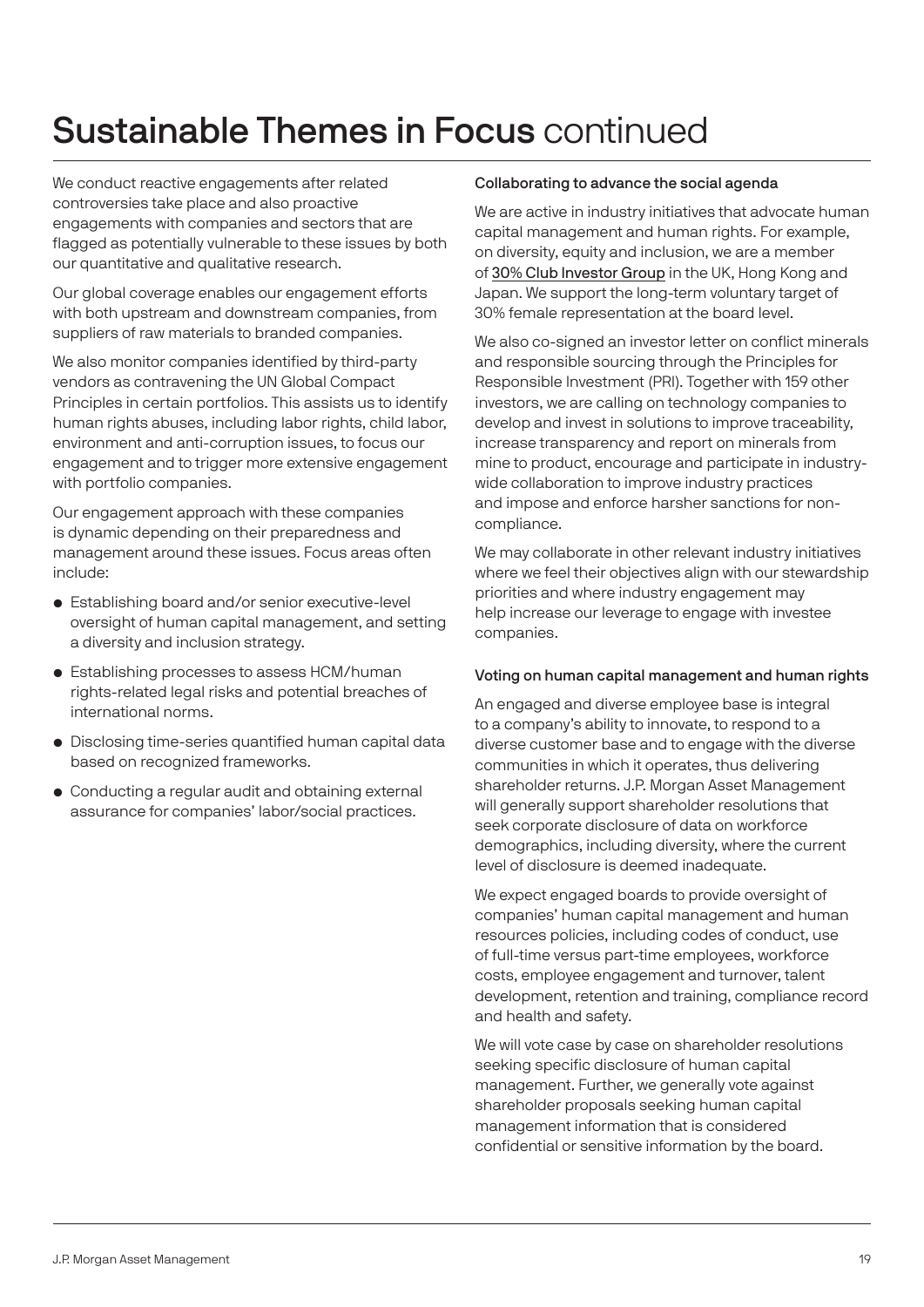### Climate change

### Why we care about climate change

Climate risk is an investment risk. With global temperatures on track to increase by more than three degrees by the end of the century, shifts in public climate policy could begin to accelerate within our 10- to 15-year investment horizon. Therefore, as part of our investment decision-making process, we assess the risks and opportunities emerging from the transition to a low-carbon economy, as well as the physical risks.

Policymakers are the key driver of change in the transition. They provide both carrots-based incentives to encourage investment, research and development and sticks-based measures, such as carbon pricing schemes.

Companies may be impacted by the transition via changes to their:

- Asset profile and product offering, due to declining demand for less climate-friendly products.
- Cost structure, due to exposure to carbon prices or high fixed-operating costs.
- Business model, as they are forced to shift production to low-carbon alternatives.
- Cost of capital, as climate-related risks are increasingly priced in by investors.

We have made significant investments in our climaterelated investment capabilities and enhanced our efforts to help clients consider the material implications of climate change within their portfolios.

Our research and analysis suggest the transition to a net-zero world will have an enormous, but uneven, impact, in terms of opportunity and risks, both across and within industry sectors. Therefore, as investors for our client accounts, J.P. Morgan Asset Management has an important role in identifying and investing in companies that will benefit from the opportunities emerging from this rapid shift to a low-carbon world and identifying the risks of investing in companies still unprepared to make that transition.

#### J.P. Morgan Asset Management's commitment to Net Zero

In November 2021, J.P. Morgan Asset Management became a signatory to the Net Zero Asset Managers initiative (NZAMI). As a signatory, we have committed to support investing that is aligned with the goal of netzero greenhouse gas emissions by 2050 or sooner. This commitment includes:

- Engaging with clients to accelerate the global lowcarbon transition to net zero within their portfolios.
- Setting interim targets within the next 12 months for assets that we determine could be appropriately managed in line with net-zero pathways.
- Continuing to accelerate our corporate engagement and stewardship, and policy advocacy consistent with net-zero ambitions.

While thoughtful governmental policy, investments in low-carbon technologies and collaboration between the public and private sectors are all prerequisites for transitioning to a low-carbon world, we are pleased to play our part in identifying solutions by working with our clients to develop products and solutions consistent with a net-zero ambition.

#### Establishing the baseline

Investors, asset managers and asset owners are increasingly required by regulators and standard setters to measure, report and manage their greenhouse gas emissions against carbon metricsrelated international standards. The availability and consistent use of climate-related data is being streamlined and standardized as investors, governments and stakeholders increasingly seek comparable information.

J.P. Morgan Asset Management is building research specifically focused on how to identify companies that are more climate resilient and better prepared for the transition to a greener and low-carbon economy. Emissions data is backward-looking rather than forward-looking, and incorporating future climate change risk analysis is essential for long-term investors. Therefore, research into appropriate carbon metrics is becoming essential.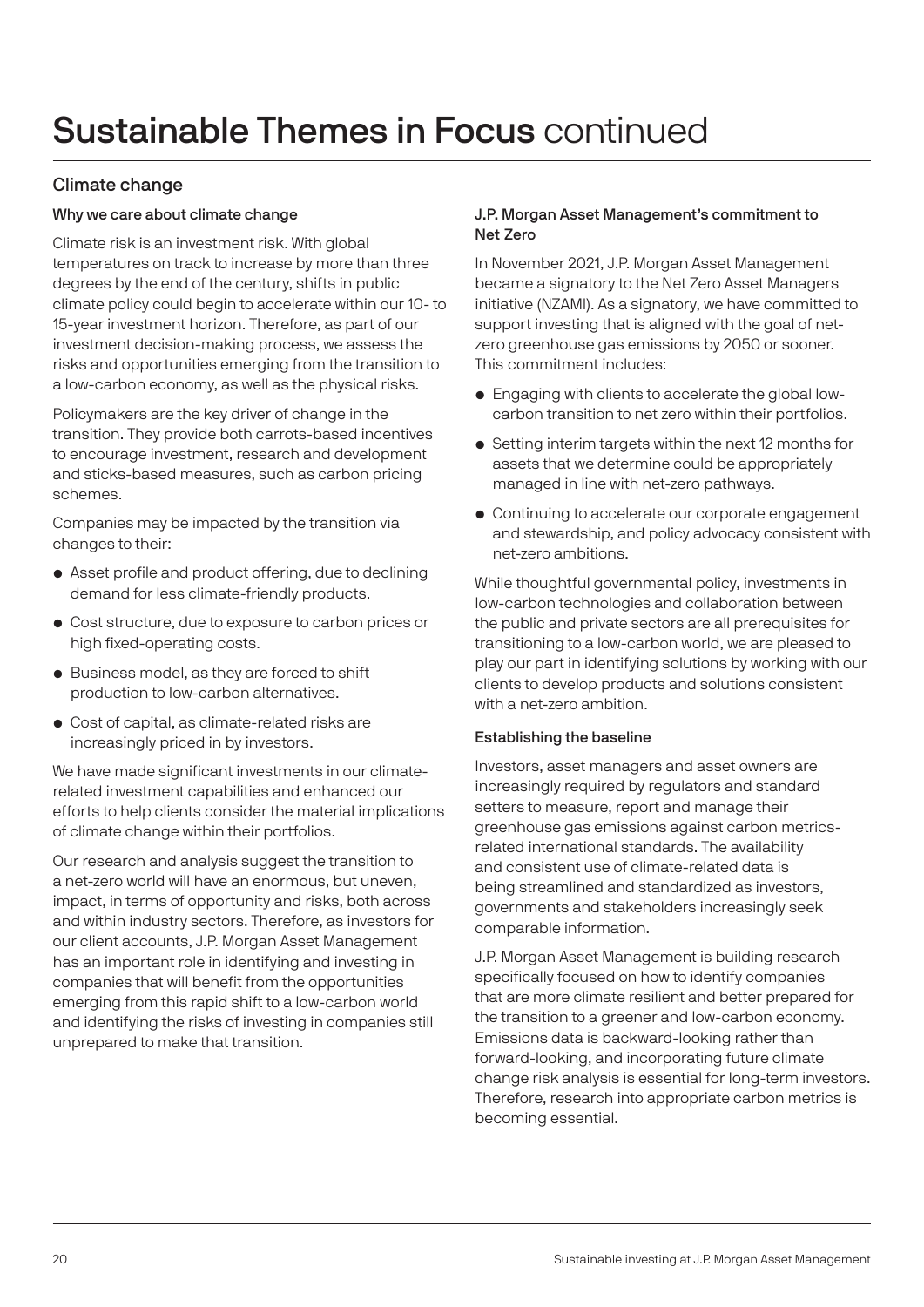# Sustainable Themes in Focus continued

We conducted an evaluation of current standards in this rapidly evolving landscape, including reviewing the current state of greenhouse gas emissions accounting, and clarified the main types of exposure metrics and how each should be used.

Understanding these carbon metrics and their application is an important first step for investors to assess the carbon intensity of their portfolios. It helps investors create a baseline carbon footprint against which to measure improvements and/or decarbonization goals over time.

For more information, see our paper [Understanding](https://am.jpmorgan.com/content/dam/jpm-am-aem/global/en/insights/portfolio-insights/carbon-metrics-guide.pdf)  [carbon exposure metrics](https://am.jpmorgan.com/content/dam/jpm-am-aem/global/en/insights/portfolio-insights/carbon-metrics-guide.pdf).

#### An active ownership approach to climate risk

Climate risk is one of our five global investment stewardship priorities (see page 9). We leverage our shareholder rights proactively through direct engagement with companies on climate change risks and opportunities. Our approach to engagement on climate risk is to focus on sectors and companies we believe pose the greatest material risk to our clients' investments.

For example, climate risk is a material factor for the energy sector. We recognize that fossil fuels will remain a substantial component of the energy mix in almost all scenarios looking to 2050. However, energy companies that do not recognize and adapt to the transition to a low-carbon economy could destroy significant value.

Through our engagement on climate change, we ask companies with whom we engage to set targets against which management can be held accountable, to form robust strategies and to disclose consistently and transparently on progress in line with the recommendations of the Task Force on Climate-Related Financial Disclosures (TCFD).

We applaud companies for setting ambitious, longterm, net-zero targets. However, intention alone is not enough. We seek more disclosure on the scope of greenhouse gas emissions included in such targets, and encourage companies to set intermediate-term targets and strategies to which management should report periodically.

For more information, please see our [approach to](https://am.jpmorgan.com/asset-management/institutional/investment-strategies/sustainable-investing/climate-change/climate-voting/)  [climate change votes](https://am.jpmorgan.com/asset-management/institutional/investment-strategies/sustainable-investing/climate-change/climate-voting/).

Our engagement with companies varies by region and size of company. Engagement with companies that have already set agendas to dramatically reduce emissions typically focuses on gaining greater granularity on the strategy and financial planning underlying these ambitions.

In regions where companies are more conservative, engagement tends to focus on the rigor of companies' targets and encouraging companies to consider their resilience under a range of different future scenarios.

The key aspects of our engagement focus with companies include:

- Establishing a climate transition strategy, which is embedded into company strategy, ensuring it is overseen at the highest levels of the organization.
- Encouraging companies to take actions on climate change aligned with business model environmental materiality.
- Encouraging companies to set a strategy (including targets and pathways) that is grounded in the science underpinning the Paris Agreement.
- Reporting transparently on the implementation of companies' low-carbon transition strategies.

#### Taking an active community role – collaborating to achieve climate goals

J.P. Morgan Asset Management is actively involved in investor networks focused on climate change. We believe that collaborating with investors and stakeholders that align with our goals can help reinforce and, where needed, amplify our engagement efforts. As part of our investment stewardship, we actively conduct independent engagement but recognize the importance and value of working with industry and community partners.

We continually review organizations that will enable us to make progress on reaching our climate goals. For example, currently J.P. Morgan Asset Management is a member of the Asia Investor Group on Climate Change (AIGCC) and Institutional Investor Group on Climate Change (IIGCC).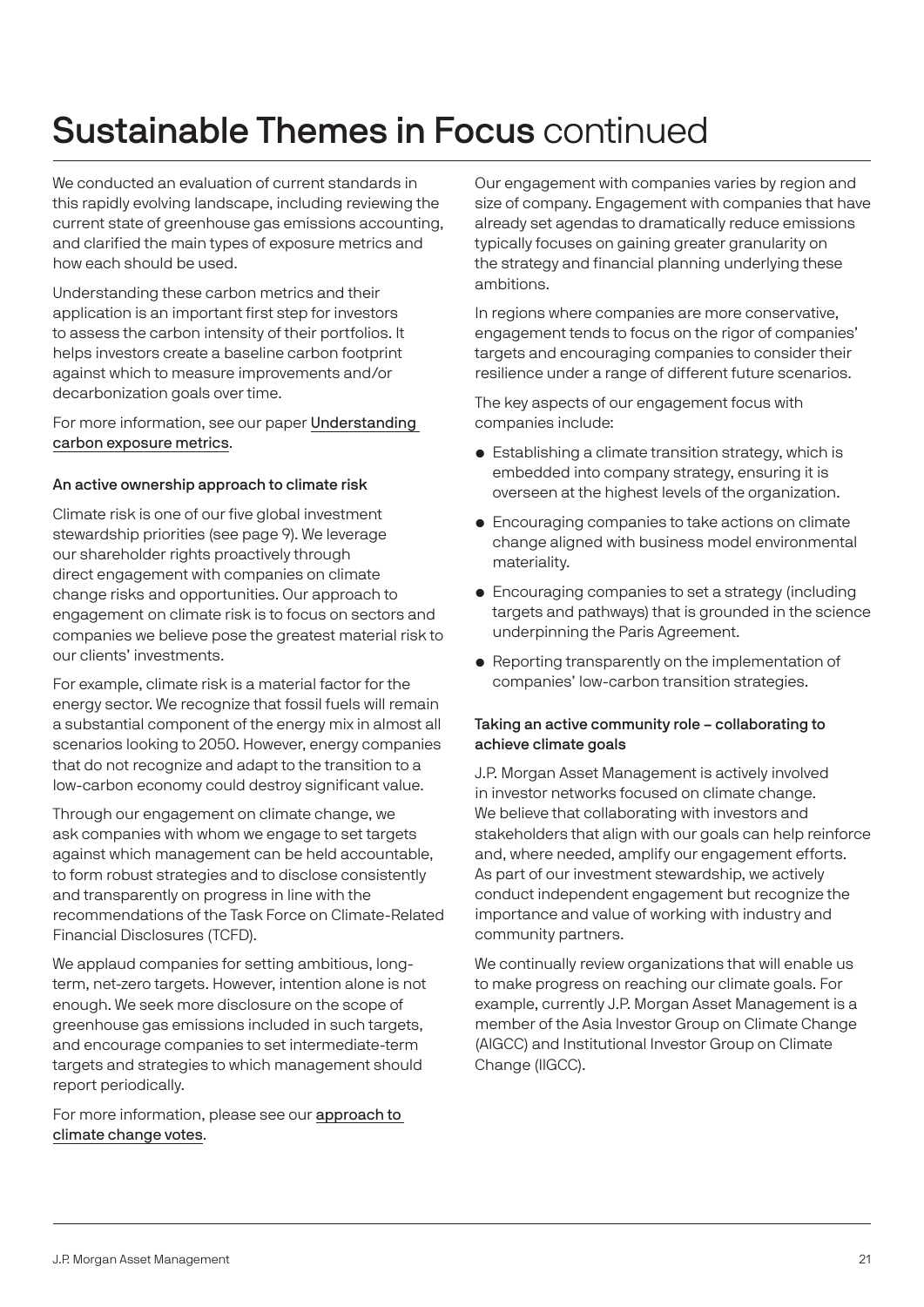# Sustainable Themes in Focus continued

### Natural capital and biodiversity

#### Why we care about conservation of natural capital and biodiversity

Natural capital can be defined as assets in nature including soil, air, water and living things. These assets combine to form the world's natural ecosystems, which are critical to supporting physical and economic health. The overexploitation of natural capital is threatening biodiversity, people and businesses.

Biodiversity loss and climate change are interlinked. Climate change is contributing to bush fires, floods, droughts and other natural disasters, which impact the habitats of various species, while the destruction of ecosystems limits nature's climate resilience.

Deforestation and related changes to land use have reduced the carbon our land can absorb. Forests are home to more than half of all terrestrial species and support the livelihoods of millions of people, as well as play a critical role in sequestering carbon.

The burning of fossil fuels and the discharge of other chemical pollutants has also impacted the carbon storage capacity of the ocean. Weakened capability of carbon sinks, such as the world's oceans and forests, compromises the ability to mitigate global warming.

The "Post-2020 Global Biodiversity Framework" proposed by the UN Convention on Biological Diversity states an ambition "to stabilize biodiversity loss by 2030 and allow the recovery of natural ecosystems in the following 20 years, resulting in net improvements by 2050."

#### An active ownership approach to natural capital and biodiversity

We are advancing our understanding of what nature and biodiversity risks our investee companies have and how they manage them.

Companies insufficiently accounting for these risks could face financial, reputational and regulatory challenges as well as operational risks, such as discontinuation of operations due to suspension of licenses or depletion of resources upon which they rely.

However, there are also business opportunities for companies helping to produce solutions to mitigate natural capital and biodiversity risks.

To further our understanding of the topic, we engage with our investee companies to understand how they are exploring natural capital-related risks and opportunities. Focus areas for engagement are:

- Identifying the natural resources a company depends on and to assess the materiality of these resources to its businesses.
- Identifying a company's direct impact on the natural ecosystem and the measures it can take to mitigate the impact.
- Understanding a company's supply chain's indirect dependencies and impacts on natural capital.
- Defining relevant targets on natural capital that are specific, measurable, achievable and time-bound.
- Reporting on progress to demonstrate outcomes.

#### Collaborating to facilitate the sharing of insight

Collaboration with like-minded peers and stakeholders is critical for influencing companies on their footprint in the ecosystem, given that natural capital and biodiversity loss are market-wide and systemic risks. Therefore, we work with our peers, clients and other stakeholders to engage with regulators, non-profit organizations and government bodies.

Our parent company, JPMorgan Chase & Co., is a forum member of the Taskforce on Nature-related Financial Disclosures (TNFD). This is a new international framework to guide reporting and management of natural capital-related risks and to align with global targets of "no net loss by 2030 and net gain by 2050," as stated in the zero-draft Global Biodiversity Framework issued by the Convention of Biodiversity.4

We continue to monitor the evolving international reporting framework on this topic and to explore new data sets and tools to assess our investee companies' exposure to the risks and opportunities.

#### Voting on natural capital and biodiversity

While shareholder proposals have been brought related to disclosure or management of water risks, deforestation and other specific natural capital-related issues, the topic remains relatively nascent. We continue to develop our understanding of the topic and to refine our position.

[TNFD \(2021\). Nature in Scope](https://tnfd.global/wp-content/uploads/2021/07/TNFD-Nature-in-Scope-2.pdf).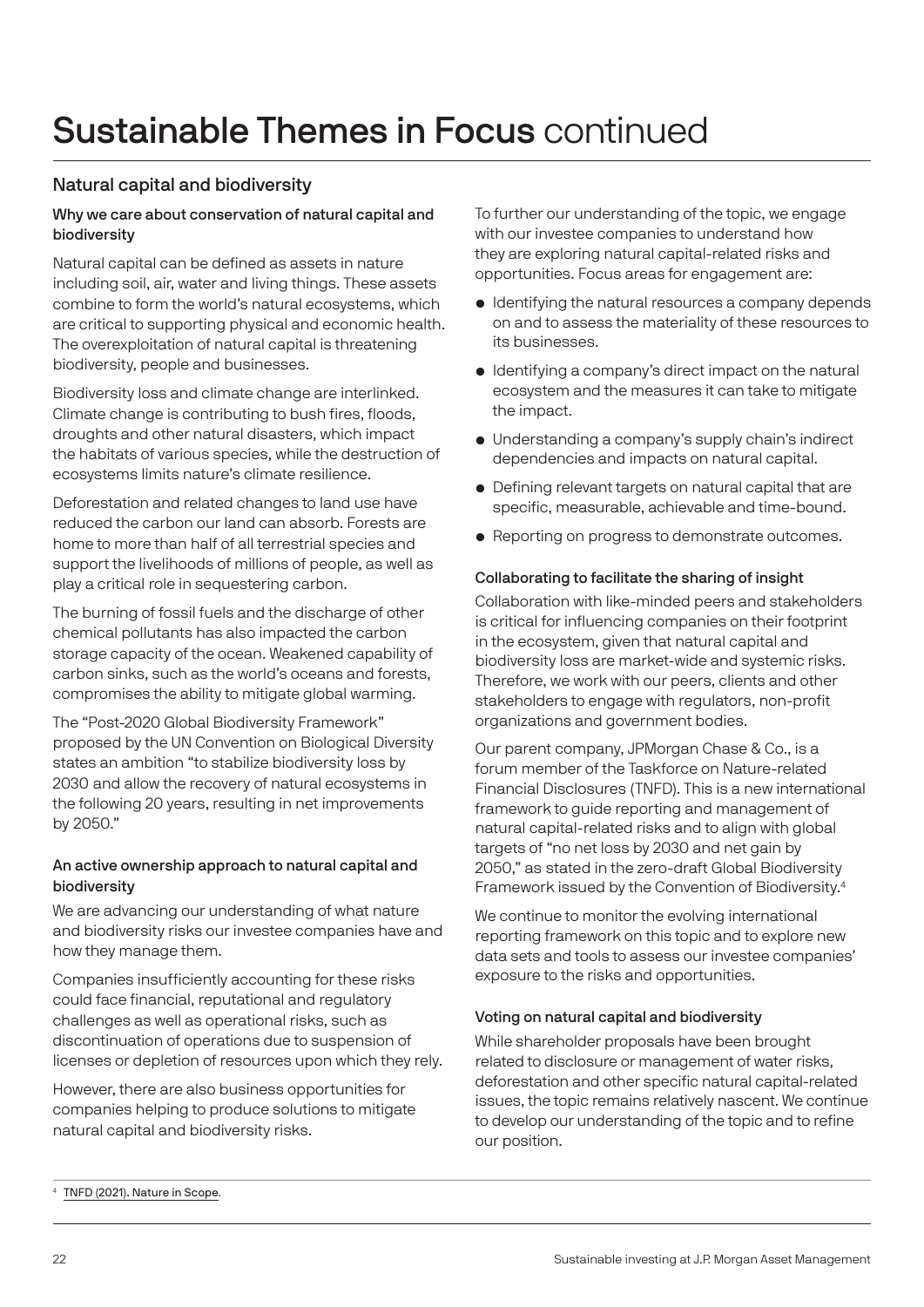# Sustainability in Our Business

J.P. Morgan Asset Management is committed to sustainability across our investment processes as well as throughout our own business and operations. Sustainability as a key element of our corporate strategy is reflected in our culture and our approach to diversity, equity and inclusion.

### Our commitment to Diversity, Equity and Inclusion (DEI)

J.P. Morgan Asset Management reflects the longstanding culture of Diversity, Equity and Inclusion (DEI) of our parent company JPMorgan Chase & Co. We strive to build a culture of respect and inclusion where our employees, clients and partners feel welcomed and valued.

We are committed to remaining a first-class. sustainable business, and a top destination for talent and clients. To deliver that commitment, we work closely with active internal committees, such as our AM Advisory Council, to establish a clear action plan to achieve our objectives and ensure transparency in communicating our progress. This includes:

- Increasing accountability: Incorporating diversity and inclusion in the year-end review process for all employees and measuring managers' progress in building resilient, diverse and inclusive teams.
- Increasing our focus on hiring and retaining diverse talent: This includes having more diverse candidate panels, implementing focused hiring programs to broaden recruitment and expanding sponsorships and mentoring.

Today at J.P. Morgan Asset Management, 25% of our fund managers globally are women who are collectively managing or co-managing 39% of our total global assets. Citywire 2021 Alpha Female Report ranked us #1 globally for having the longest average female fund manager tenure with double the industry average for female fund managers.

We are also engaged with our communities, notably through J.P. Morgan Asset Management's Project Black and Project Spark.

Project Black is a USD 200 million initiative to help close the racial wealth gap by investing in middle-market, minority-owned businesses to develop a new class of Black and Latinx entrepreneurs. Project Spark, chaired by the head of our Alternatives Solutions Group, is investing firm capital in, and providing guidance to, emerging alternative assets managers, including minority and women-led venture capital and private equity funds.

### Operational sustainability

As part of our parent company JPMorgan Chase & Co, J.P. Morgan Asset Management is committed to minimizing the environmental impact of our physical operations as an important part of our overall sustainability strategy. This includes having achieved carbon-neutral operations in 2020. These efforts support our commitment to operating responsibly, enhance the resiliency of our firm and reduce costs.

For more information on these efforts at our parent-company level, as well as the JPMorgan Chase & Co. commitment to overall operational sustainability, please read our [JPMC](https://www.jpmorganchase.com/impact/sustainability)  [Corporate Sustainability webpages](https://www.jpmorganchase.com/impact/sustainability).

For more information, please speak to your J.P. Morgan Asset Management representative.